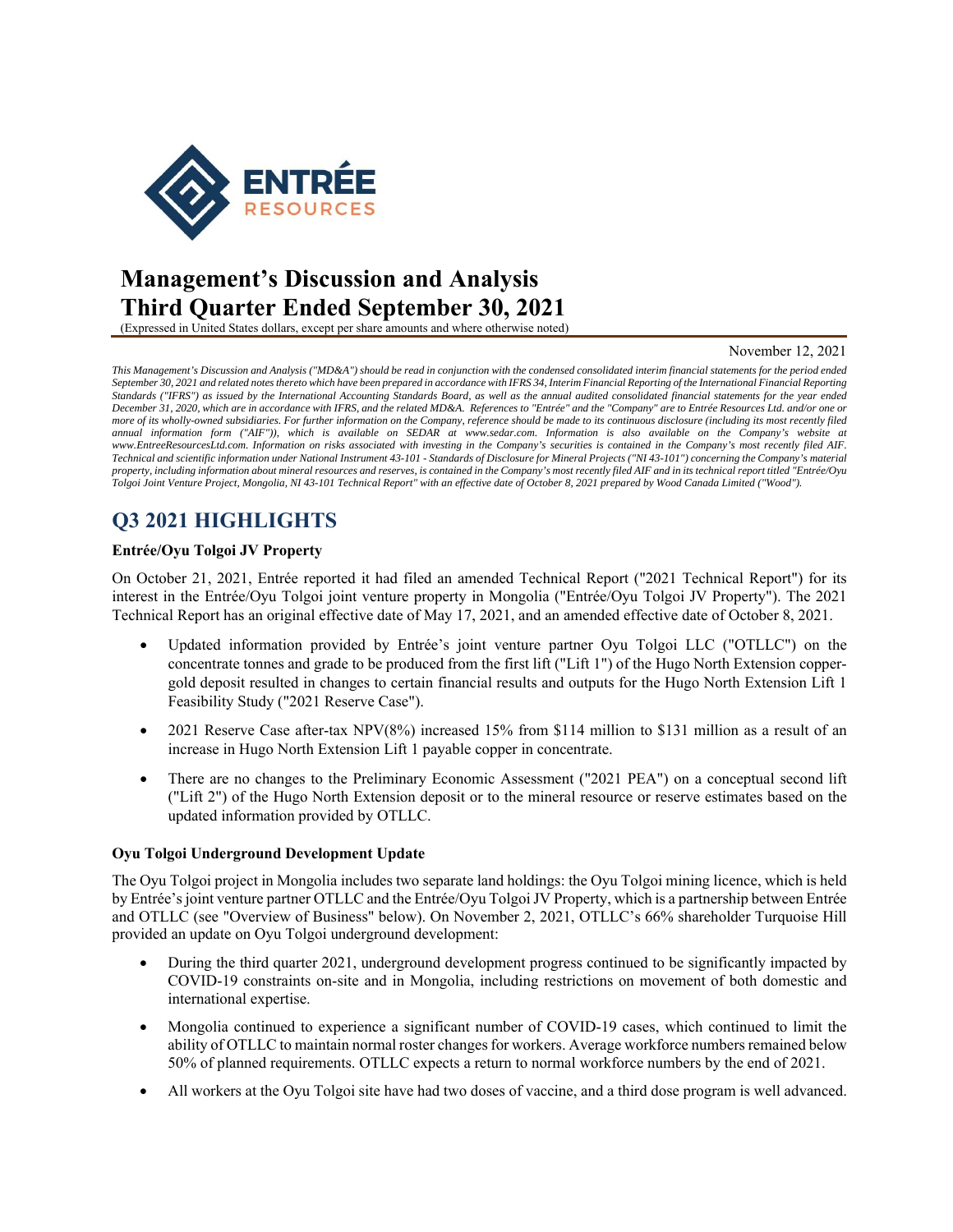- The scheduled mid-2021 commencement of the undercut on the Oyu Tolgoi mining licence remains delayed pending resolution of certain non-technical undercut criteria. Turquoise Hill continues to engage Rio Tinto and various Mongolian governmental bodies in an effort to resolve outstanding issues. Turquoise Hill reported that together with Rio Tinto, it recently tabled a proposal to the Government of Mongolia which Turquoise Hill believes addresses all major outstanding issues while ensuring that OTLLC will continue to deliver compelling value to all partners.
- Design optimization study work continues on Panels 1 and 2. The Hugo North Extension deposit is located at the northern portion of Panel 1. To support these studies, additional data is being collected from surface and underground drilling. This data is used to refine the structural and geotechnical models, which form the basis of the mine design. Although drilling has been hampered by COVID-19 cases and restrictions on the movement of people, Turquoise Hill reported that study work remains broadly on schedule, with the Panel 1 study scheduled for completion in early 2023.
- Progress on Shafts 3 and 4 has been impacted by quarantine requirements and international travel restrictions related to COVID-19. No significant development progress was made during the third quarter 2021. Shafts 3 and 4 are required to provide ventilation to support production from Panels 1 and 2 during ramp up to 95,000 tonnes per day ("tpd"). OTLLC has advised Turquoise Hill that a 9-month delay on Shafts 3 and 4 is currently forecast. Commencement of Panel 1 is currently forecast to occur approximately 11 months later than the Definitive Estimate. Efforts continue to minimize the delays to Panels 1 and 2 due to ventilation constraints ahead of commissioning of Shafts 3 and 4. Sinking of Shaft 4 recommenced in mid-October and preparatory work for Shaft 3 is continuing.
- At the end of the third quarter 2021, cumulative underground development progress was 60,085 equivalent metres with cumulative conveyor to surface advancement of 15,174 equivalent metres. Turquoise Hill anticipates that development rates will continue to be impacted by COVID-19 restrictions and controls into the fourth quarter 2021.
- In September 2021, the updated Resources and Reserves ("RR19") was approved by the Minerals Council of Mongolia. OTLLC expects to submit the 2020 Oyu Tolgoi Feasibility Study ("OTFS20") for assessment once the RR19 registration process progresses further.

## **Corporate**

- Q3 2021 operating loss was \$0.5 million compared to an operating loss of \$0.4 million in Q3 2020.
- Q3 2021 operating cash outflow before working capital was \$0.5 million compared to \$0.3 million in Q3 2020.
- As at September 30, 2021, the cash balance was \$6.7 million and the working capital balance was \$6.7 million.
- The Company recognizes the unprecedented situation surrounding the ongoing COVID-19 pandemic and is closely monitoring the effect of the COVID-19 pandemic on its business and operations and will continue to update the market on the impacts to the Company's business and operations in relation to these extraordinary circumstances.
- The 2021 Technical Report assumes first development production from Hugo North Extension Lift 1 in H2 2022. The Company continues to monitor the situation in Mongolia including with respect to possible delays to commencement of Panel 1. The Company will assess the potential impact of any delays as it becomes aware of them and will update the market accordingly.

## **OVERVIEW OF BUSINESS**

Entrée is a mineral resource company with interests in development and exploration properties in Mongolia, Peru and Australia.

The Company's principal asset is its interest in the Entrée/Oyu Tolgoi JV Property – a carried 20% participating interest in two of the Oyu Tolgoi project deposits, and a carried 20% or 30% interest (depending on the depth of mineralization) in the surrounding large, underexplored, highly prospective land package located in the South Gobi region of Mongolia. Entrée's joint venture partner, OTLLC, holds the remaining interest.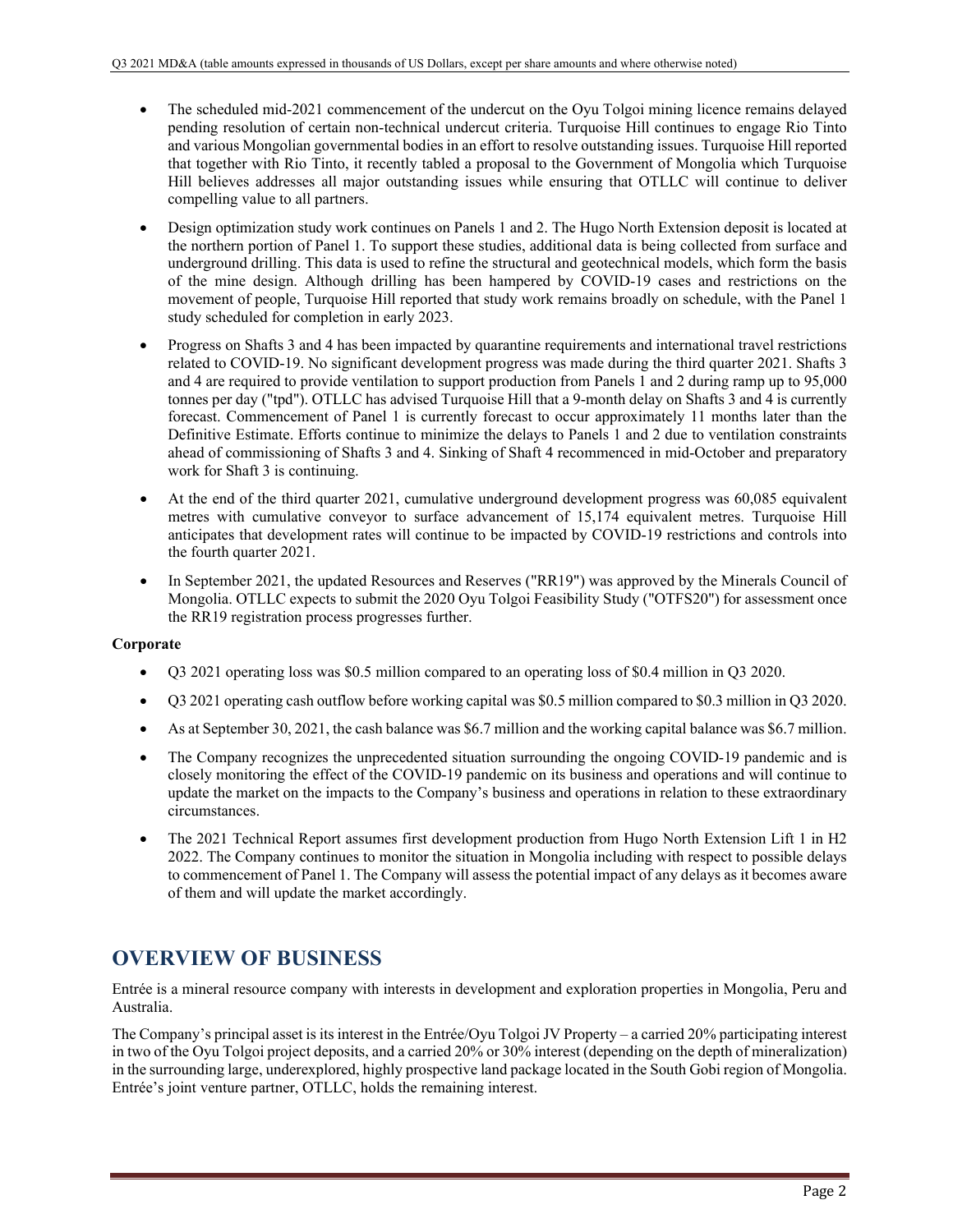The Oyu Tolgoi project includes two separate land holdings: the Oyu Tolgoi mining licence, which is held by OTLLC (66% Turquoise Hill and 34% the Government of Mongolia), and the Entrée/Oyu Tolgoi JV Property, which is a partnership between Entrée and OTLLC. The Entrée/Oyu Tolgoi JV Property comprises the eastern portion of the Shivee Tolgoi mining licence, and all of the Javhlant mining licence, which mostly surround the Oyu Tolgoi mining licence (Figure 1). Both the Shivee Tolgoi and Javhlant mining licences are held by Entrée. The terms of the Entrée/Oyu Tolgoi joint venture (the "Entrée/Oyu Tolgoi JV") state that Entrée has a 20% participating interest with respect to mineralization extracted from deeper than 560 metres below surface and a 30% participating interest with respect to mineralization extracted from above 560 metres depth.

The Entrée/Oyu Tolgoi JV Property includes the Hugo North Extension copper-gold deposit (also referred to as "HNE") and the majority of the Heruga copper-gold-molybdenum deposit. The resources at Hugo North Extension include a Probable reserve, which is part of Lift 1 of the Oyu Tolgoi underground block cave mining operation. Lift 1 is in development by project operator Rio Tinto. By 2030, Oyu Tolgoi is expected to be the fourth largest copper mine in the world.

In addition to the Hugo North Extension copper-gold deposit, the Entrée/Oyu Tolgoi JV Property includes approximately 93% of the resource tonnes outlined at the Heruga copper-gold-molybdenum deposit and a large exploration land package, which together form a significant component of the overall Oyu Tolgoi project.

The Company also has the following assets:

- Blue Rose JV a 56.53% interest in the Blue Rose joint venture ("Blue Rose JV") on minerals other than iron ore on Exploration Licence 6006 ("EL 6006") in the Olary Region of South Australia. The Blue Rose JV partners also have certain rights and royalties with respect to iron ore outlined or extracted from the area covered by EL 6006.
- The right to Cañariaco Project Royalty Pass-Through Payments (see "Investments" section below).

The Company's corporate headquarters are located in Vancouver, British Columbia, Canada. Field operations are conducted out of local offices in Mongolia.

As at September 30, 2021 and the date of this MD&A, Rio Tinto Rio Tinto beneficially owns 31,981,129 common shares (including 14,539,333 common shares held by Turquoise Hill), or 16.9% (16.8% as at the date of this MD&A) of the outstanding shares of the Company. As at September 30, 2021, Sandstorm Gold Ltd. ("Sandstorm") owned 47,559,340 common shares, or 25.1% of the outstanding shares of the Company. As at the date of this MD&A, Sandstorm owns 48,955,240 common shares, or 25.7% of the outstanding shares of the Company.

Effective October 1, 2019, the Company voluntarily withdrew its common shares from listing on NYSE American and its common shares commenced trading on the OTCQB under the trading symbol "ERLFF". On April 24, 2006, the Company's common shares began trading on the Toronto Stock Exchange ("TSX") and discontinued trading on the TSX Venture Exchange. The trading symbol remained "ETG".

## **OUTLOOK AND STRATEGY**

The Company's primary objective for the 2021 year is to work with other Oyu Tolgoi stakeholders to advance potential amendments to the joint venture agreement (the "Entrée/Oyu Tolgoi JVA") that currently governs the relationship between Entrée and OTLLC and upon finalization, transfer the Shivee Tolgoi and Javhlant mining licences to OTLLC as manager of the Entrée/Oyu Tolgoi JV. The form of Entrée/Oyu Tolgoi JVA was agreed between the parties in 2004, prior to the execution of the 2009 Oyu Tolgoi Investment Agreement among the Government of Mongolia, OTLLC, Rio Tinto and Turquoise Hill (the "Oyu Tolgoi Investment Agreement") and commencement of underground development. The Company currently is registered in Mongolia as the 100% ultimate holder of the Shivee Tolgoi and Javhlant mining licences.

The Company believes that amendments that align the interests of all stakeholders as they are now understood, would be in the best interests of all stakeholders, provided there is no net erosion of value to Entrée. No agreements have been finalized and there are no assurances agreements may be finalized in the future.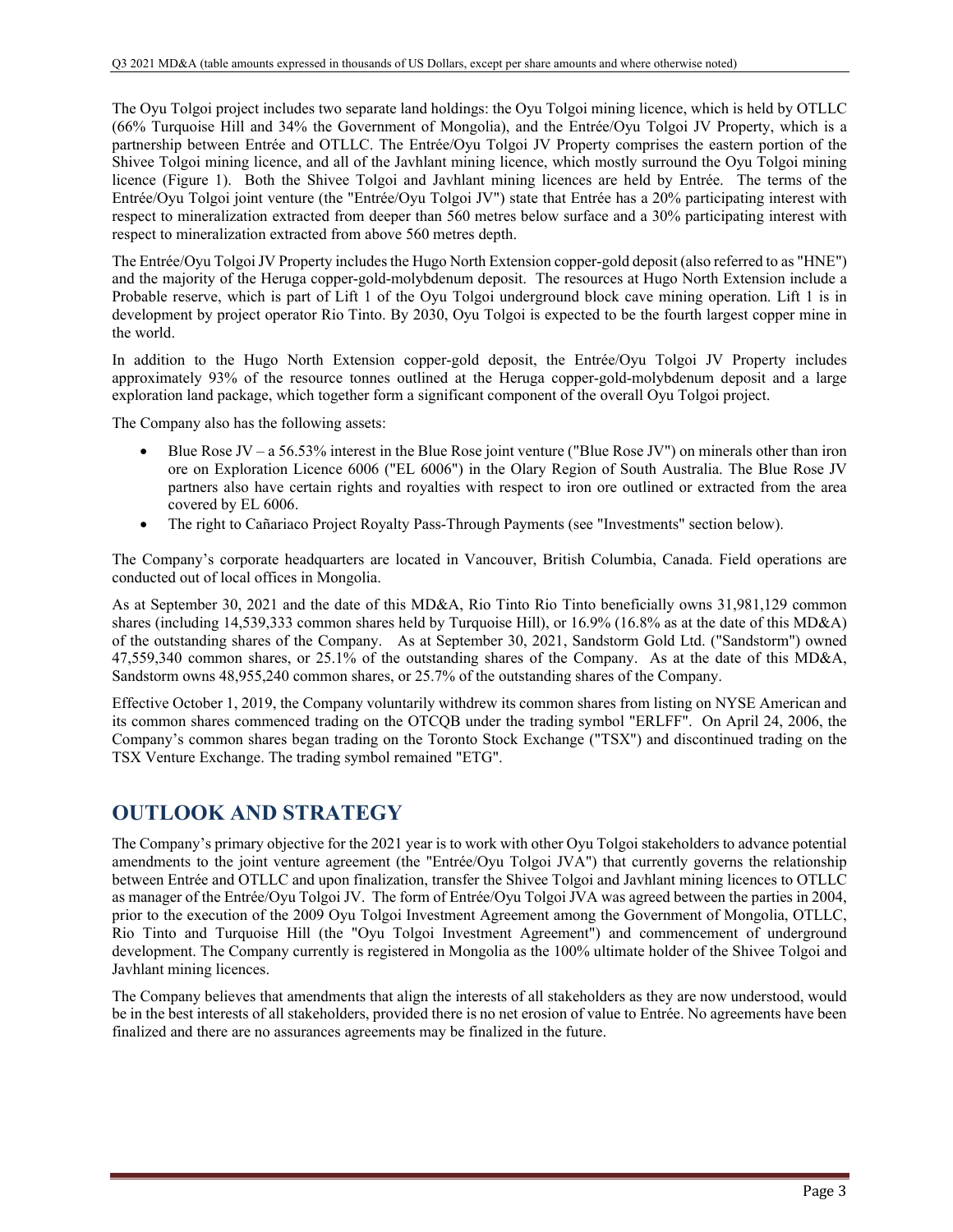# **ENTRÉE/OYU TOLGOI JV PROPERTY AND SHIVEE WEST PROPERTY – MONGOLIA**

## **2021 Technical Report Highlights**

The 2021 Technical Report on the Company's interest in the Entrée/Oyu Tolgoi JV Property discusses the 2021 Reserve Case based on mineral reserves attributable to the Entrée/Oyu Tolgoi JV Lift 1 of the Hugo North Extension deposit. Lift 1 of Hugo North (including Hugo North Extension) is currently in development by project operator Rio Tinto as an underground block cave. The 2021 Technical Report contemplates first development production from Hugo North Extension in H2 2022. The 2021 Reserve Case aligns the Company's disclosure with that of other Oyu Tolgoi project stakeholders with respect to OTLLC's OTFS20 completed on Hugo North (including Hugo North Extension) Lift 1 (see Turquoise Hill's press release dated July 2, 2020).

The 2021 Technical Report also discusses a 2021 PEA on a conceptual Lift 2 of the Hugo North Extension deposit. The 2021 PEA is based on Indicated and Inferred mineral resources from Lift 2, as the second potential phase of development and mining on the Hugo North Extension deposit. Lift 2 is directly below Lift 1 and continues further to the north (see Figure 2 below). There is no overlap in the mineral reserves from the 2021 Reserve Case and the mineral resources from the 2021 PEA. Development and capital decisions will be required for the eventual development of Lift 2 once production commences at Hugo North Extension Lift 1.

LOM highlights of the production and financial results from the 2021 Reserve Case and the 2021 PEA are summarized as follows:

| Entrée/Oyu Tolgoi JV Property         | <b>Units</b> | 2021 Reserve Case (Lift 1)                    | 2021 PEA (Lift 2)                                           |
|---------------------------------------|--------------|-----------------------------------------------|-------------------------------------------------------------|
| <b>Attributable Financial Results</b> |              |                                               |                                                             |
| Cash Flow, pre-tax                    | US\$M        | 449                                           | 1,982                                                       |
| $NPV(5%)$ , after-tax                 | US\$M        | 185                                           | 541                                                         |
| NPV(8%), after-tax                    | <b>US\$M</b> | 131                                           | 306                                                         |
| NPV(10%), after-tax                   | US\$M        | 104                                           | 213                                                         |
|                                       |              |                                               |                                                             |
| <b>LOM Recovered Metal</b>            |              |                                               |                                                             |
| Copper Recovered                      | Mlb          | 1,249                                         | 4,564                                                       |
| Gold Recovered                        | koz          | 549                                           | 2,025                                                       |
| <b>Silver Recovered</b>               | koz          | 3,836                                         | 15,067                                                      |
|                                       |              |                                               |                                                             |
| <b>LOM Processed Material</b>         |              |                                               |                                                             |
| Probable Reserve Feed                 |              | 40 Mt @ 1.54% Cu, 0.53 g/t<br>Au, 3.63 g/t Ag |                                                             |
| <b>Indicated Resource Feed</b>        |              |                                               | 77.9 Mt @ 1.35% Cu, 0.49 g/t<br>Au, 3.6 g/t Ag (1.64% CuEq) |
| <b>Inferred Resource Feed</b>         |              |                                               | 87.8 Mt @ 1.35% Cu, 0.49 g/t<br>Au, 3.6 g/t Ag (1.64% CuEq) |

Notes:

2. Mineral reserves in the 2021 Reserve Case, and mineral resources in the 2021 PEA mine plan are reported on a 100% basis.

3. Entrée has a 20% interest in the above processed material and recovered metal.

<sup>1.</sup> Long term metal prices used in the net present value ("NPV") economic analyses for the 2021 Reserve Case and the 2021 PEA are: copper \$3.25/lb, gold \$1,591.00/oz, silver \$21.08/oz.

<sup>4.</sup> The Mineral reserves that form the basis of the 2021 Reserve Case are from a separate portion of the Hugo North Extension deposit than the mineral resources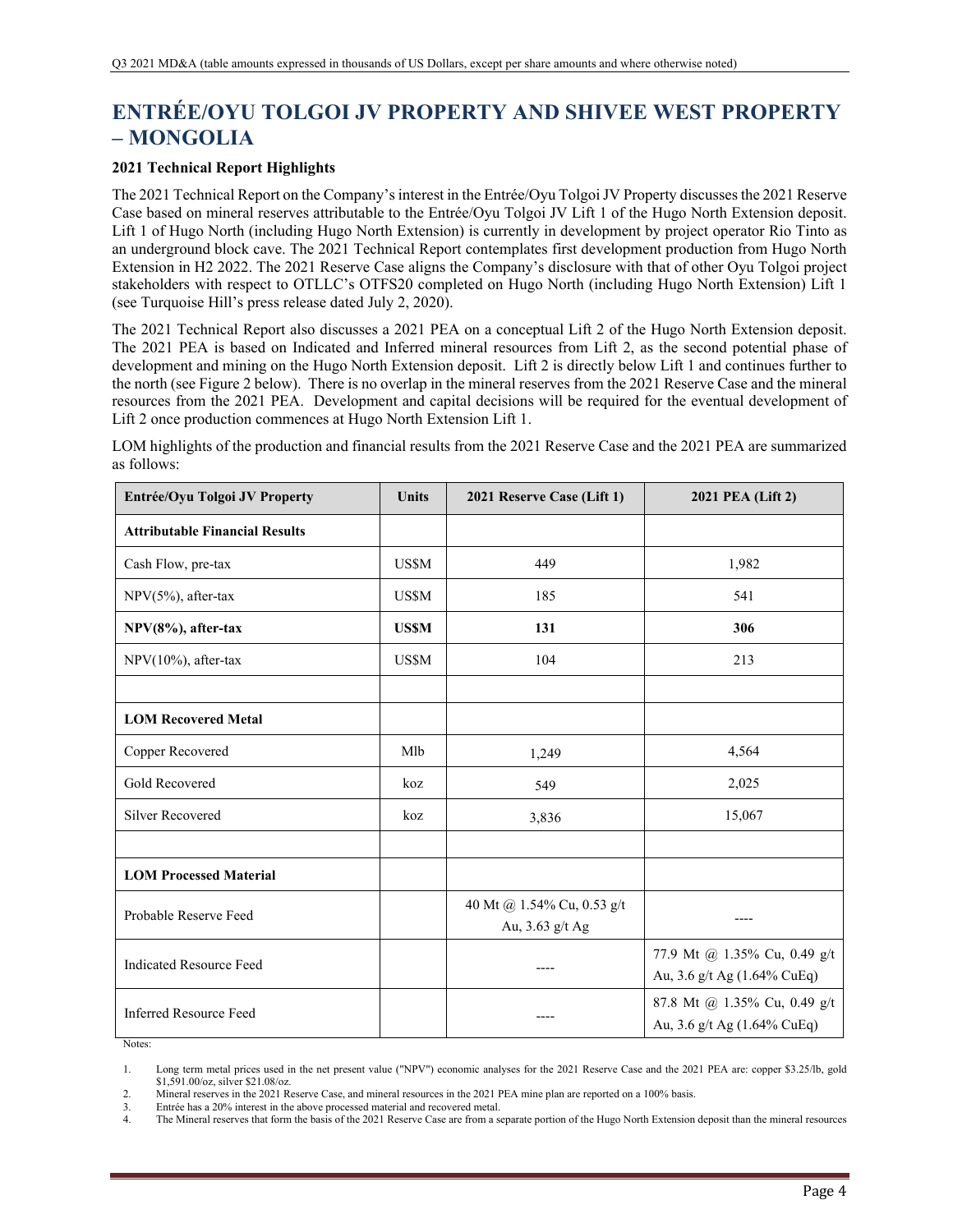in the 2021 PEA.

- 5. Copper equivalent ("CuEq") is calculated as shown in the notes to the Entrée/Oyu Tolgoi JV Property Mineral Resources table below.
- 6. 2021 Reserve Case cash flows are discounted to the beginning of  $2021$ .<br>
2021 PEA cash flows are discounted to the beginning of 2027, the begin
- 7. 2021 PEA cash flows are discounted to the beginning of 2027, the beginning of Hugo North Lift 2 development. Attributable Entrée/Oyu Tolgoi JV production begins in 2031 and ramps up to stable production in 2043. Final Entrée/Oyu Tolgoi JV attributable production concludes in 2056. The 2021 Reserve Case and 2021 PEA are exclusive of each other.
- 9. Indicated and Inferred resource average expected run-of-mine feed grade of 1.35% copper, 0.49 g/t gold, and 3.6 g/t silver (1.64% CuEq) includes dilution and mine losses.

The economic analysis in the 2021 PEA is based on a conceptual mine plan and does not have as high a level of certainty as the 2021 Reserve Case. The 2021 PEA is preliminary in nature and includes Inferred mineral resources that are considered too speculative geologically to have the economic considerations applied to them that would enable them to be categorized as mineral reserves, and there is no certainty that the 2021 PEA will be realized. Mineral resources are not mineral reserves and do not have demonstrated economic viability.

In both the 2021 Reserve Case and the 2021 PEA, Entrée is only reporting the production and cash flows attributable to the Entrée/Oyu Tolgoi JV Property, not production and cash flows for other Oyu Tolgoi project areas owned 100% by OTLLC. The production and cash flows from the 2021 Reserve Case and the 2021 PEA are from separate parts of the Hugo North Extension deposit and there is no overlap of the mineralization.

Both the 2021 Reserve Case and the 2021 PEA are based on information supplied by OTLLC or reported within OTFS20. OTFS20 discusses the mine plan for Lift 1 of the Hugo North (including Hugo North Extension) underground block cave on both the Oyu Tolgoi mining licence and the Entrée/Oyu Tolgoi JV Property. Rio Tinto is managing the construction and eventual operation of Lift 1, as well as any future development of Lift 2 or other deposits on the Entrée/Oyu Tolgoi JV Property.

The Lift 1 mine design presented in OTFS20 and the 2021 Reserve Case is subject to future refinements and updates. Hugo North (including Hugo North Extension) Lift 1 surface and underground drilling programs will support the evaluation by OTLLC of different design and sequencing options for Panels 1 and 2 as part of OTLLC's planned Pre-Feasibility and Feasibility level work. The Hugo North Extension deposit is located at the northern portion of Panel 1. Entrée has not yet received any details or results of OTLLC's surface and underground drilling programs.

Neither OTFS20 nor the results of the 2021 Reserve Case and 2021 PEA reflect the impacts of the COVID-19 pandemic or potential delays pending the resolution by OTLLC of certain non-technical issues, which are ongoing and continue to be assessed by OTLLC. In particular, progress on Shafts 3 and 4 has been impacted by quarantine requirements and international travel restrictions related to COVID-19. Shafts 3 and 4 are required to provide ventilation to support production from Panels 1 and 2 during ramp up to 95,000 tpd. According to Turquoise Hill, OTLLC is currently forecasting a 9-month delay to Shafts 3 and 4. Commencement of Panel 1 is currently forecast to occur approximately 11 months later than the Definitive Estimate. Efforts to minimize the delays to Panels 1 and 2 due to ventilation constraints ahead of commissioning of Shafts 3 and 4 continue.

On December 18, 2020, Turquoise Hill announced that a Definitive Estimate that refines the analysis in OTFS20 and broadly confirms the economics and assumptions presented therein has been completed and delivered to OTLLC by Rio Tinto. The Company has not received a copy of the Definitive Estimate and it was not reviewed or relied upon in the preparation of the 2021 Reserve Case or the 2021 PEA. According to Turquoise Hill, the Definitive Estimate assumes COVID-19 related restrictions in 2021 that are no more stringent than those experienced in September 2020. On October 14, 2021, Turquoise Hill reported that more stringent COVID-19 restrictions through the end of the third quarter 2021 have resulted in a cumulative increase of \$140 million to the underground development capital estimate in the Definitive Estimate. This does not include impacts arising from outstanding non-technical criteria that must be resolved before the undercut can commence on the Oyu Tolgoi mining licence, and delayed commitments pending OTLLC board approval of the Definitive Estimate (including the resulting increase to the budget). In the event of a significant delay in commencement of the undercut, which was scheduled for mid-2021, the development costs and schedule in OTFS20 and the 2021 Reserve Case and 2021 PEA could be materially impacted.

Below are some of the key financial assumptions and outputs from the 2021 Reserve Case and the 2021 PEA. All figures shown for both cases are reported on a 100% Entrée/Oyu Tolgoi JV basis, unless otherwise noted. Both cases assume long term metal prices.

Key items per the 2021 Reserve Case outputs are as follows: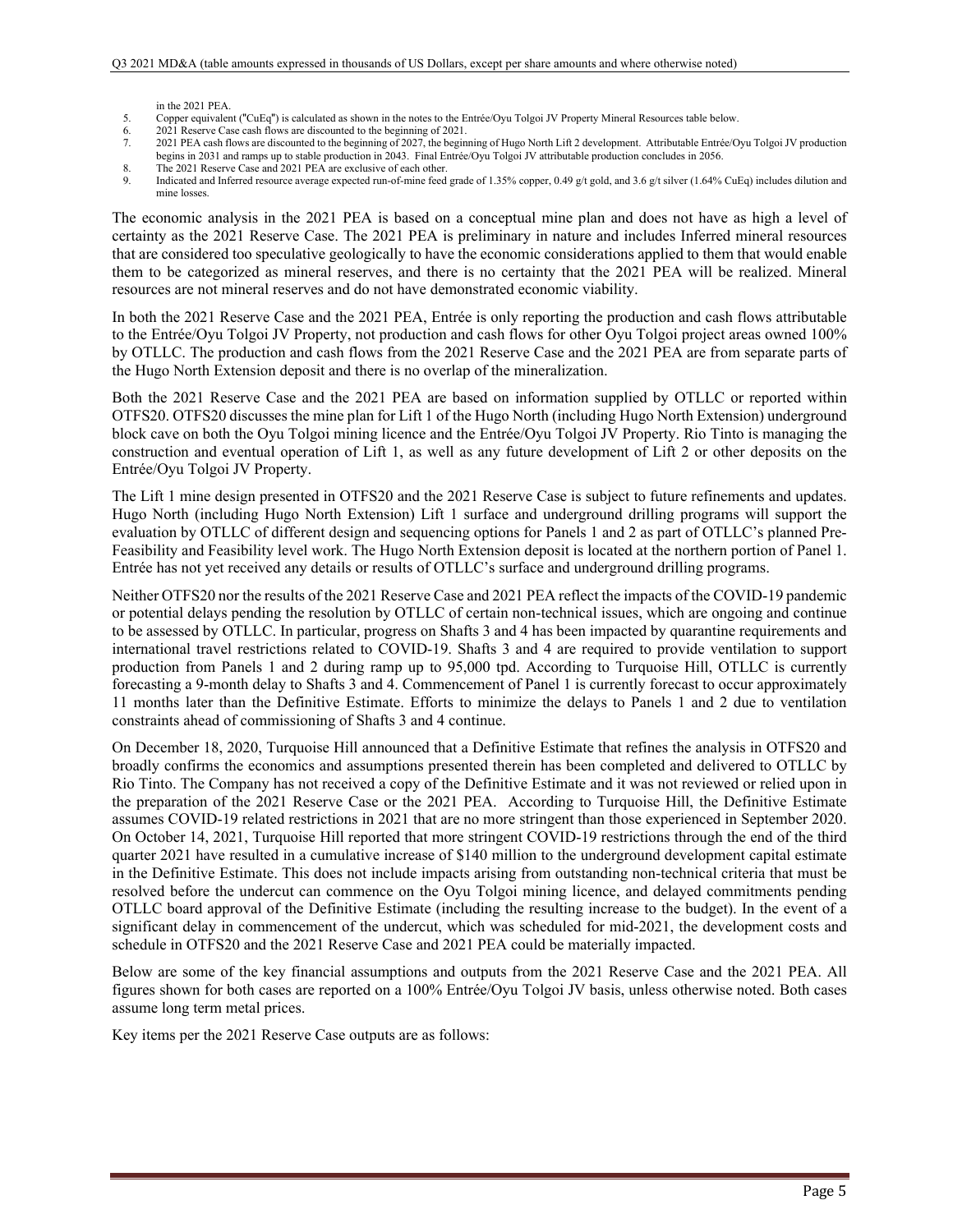- Assumes Entrée/Oyu Tolgoi JV Property development production from Hugo North Extension Lift 1 will start in H2 2022 with the first draw bell in 2026, peak production in 2034, and final production in 2038.
- 17-year Lift 1 LOM production (includes 4-years development production followed by 13-years block cave production).
- Maximum production rate of approximately 25,000 tpd, which is blended with production from OTLLC's Oyut open pit deposit and Hugo North deposit to supply a maximum mill throughput rate of 125,000 tpd.
- Total recovered metal over the LOM of Hugo North Extension Lift 1: 1,249,000 lbs copper, 549,000 oz gold, 3,836,000 oz silver.
- Total direct development and sustaining capital expenditures of approximately \$275.7 million (\$55.1 million attributable to Entrée).
- Entrée LOM average cash cost \$1.57/lb payable copper.
- Entrée LOM average cash costs after credits ("C1") \$0.79/lb payable copper.
- Entrée LOM average all-in sustaining costs ("AISC") \$1.26/lb payable copper.

Key items per the 2021 PEA outputs are as follows:

- Assumes Entrée/Oyu Tolgoi JV Property development production from Hugo North Extension Lift 2 to start in approximately 2034 with the first draw bell in 2038, peak production in 2047 and final production in 2055.
- 22-year Lift 2 mine life (4-years development production and 18-years block cave production).
- Maximum production rate of approximately 40,500 tpd, which is blended with production from OTLLC's Oyut open pit deposit and Hugo North deposit to supply a maximum mill throughput rate of 125,000 tpd.
- Total metal production over the LOM of Hugo North Extension Lift 2: 4,564,000 lbs copper, 2,025,000 oz gold, 15,067,000 oz silver.
- Total direct development and sustaining capital expenditures of approximately \$1,589.6 million (\$319.7 million attributable to Entrée).
- Entrée LOM average cash cost \$1.10/lb payable copper.
- Entrée LOM average C1 \$0.30/lb payable copper.
- Entrée LOM average AISC \$0.92/lb payable copper.

The 2021 Reserve Case and the 2021 PEA are mutually exclusive. If the 2021 Reserve Case is developed and brought into production, the mineralization from Hugo North Extension Lift 2 is not sterilized or reduced in tonnage or grades. In addition, the Heruga deposit, which is not included in either the 2021 Reserve Case or the 2021 PEA, provides a great deal of future potential and with further exploration and development could become a completely standalone underground operation, independent of other Oyu Tolgoi project underground development, and provide considerable flexibility for mine planning and development.

The 2021 Technical Report has been filed on SEDAR and is available for review under the Company's profile on SEDAR (www.sedar.com) or on www.EntreeResourcesLtd.com.

### **Summary and Location of Project**

The "Entrée/Oyu Tolgoi JV Project" (shown on Figure 1) comprises the Entrée/Oyu Tolgoi JV Property and the Shivee West Property (see "Shivee West Property Summary" below). The Entrée/Oyu Tolgoi JV Project completely surrounds OTLLC's Oyu Tolgoi mining licence and forms a significant portion of the overall Oyu Tolgoi project area. Figure 1 also shows the main mineral deposits that form the Oyu Tolgoi trend of porphyry deposits and several priority exploration targets, including Airstrip, Bumbat Ulaan, Mag West, Gravity Ridge and Southwest IP.

The Entrée/Oyu Tolgoi JV Project is located within the Aimag (province) of Ömnögovi in the South Gobi region of Mongolia, about 570 kilometres ("km") south of the capital city of Ulaanbaatar and 80 km north of the border with China.

The Entrée/Oyu Tolgoi JV Property comprises the eastern portion of the Shivee Tolgoi mining licence and all of the Javhlant mining licence, and hosts: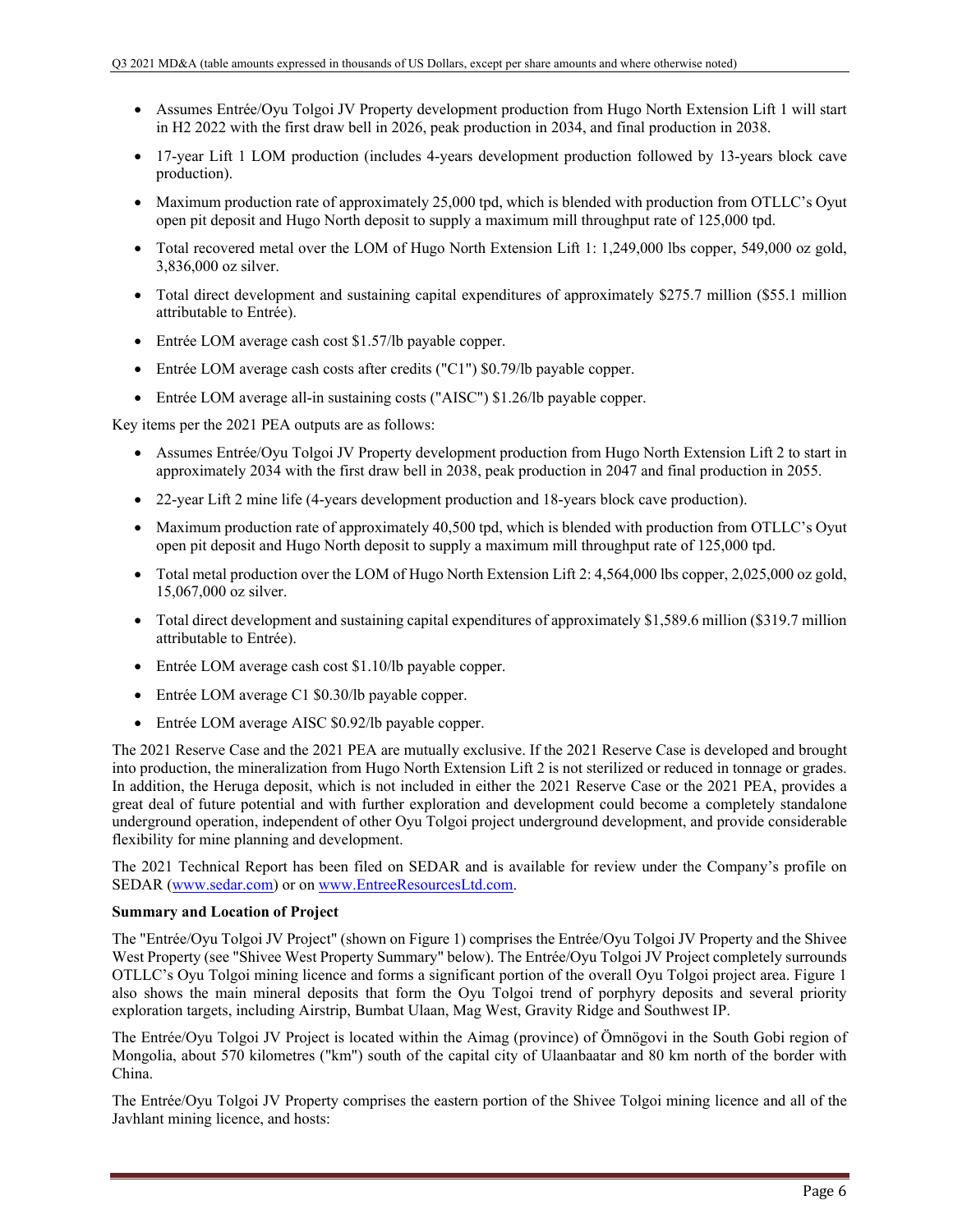- The Hugo North Extension copper-gold porphyry deposit (Lift 1 and Lift 2):
	- Lift 1 is the upper portion of the Hugo North Extension copper-gold porphyry deposit and forms the basis of the 2021 Reserve Case. It is the northern portion of the Hugo North Lift 1 underground block cave mine plan that is currently in development on the Oyu Tolgoi mining licence. The 2021 Reserve Case assumes initial development production will start on the Entrée/Oyu Tolgoi JV Property in H2 2022. Hugo North Extension Lift 1 Probable reserves include 40 million tonnes ("Mt") grading 1.54% copper, 0.53 grams per tonne ("g/t") gold, and 3.63 g/t silver.
	- Lift 2 is directly below and extends north beyond Lift 1 and is the next potential phase of underground mining on the Entrée/Oyu Tolgoi JV Property, once Lift 1 mining is complete. Mineral resources from Lift 2 form the basis of the 2021 PEA mine plan, which include 78 Mt (Indicated) and 88 Mt (Inferred). The average expected run-of-mine feed grade of 1.35% copper, 0.49 g/t gold, and 3.6 g/t silver (1.64%) CuEq; see the notes to the Entrée/Oyu Tolgoi JV Property Mineral Resources table below) includes dilution and mine loss.
- The Heruga copper-gold-molybdenum porphyry deposit is at the south end of the Oyu Tolgoi trend of porphyry deposits. Approximately 93% of the Heruga deposit occurs on the Entrée/Oyu Tolgoi JV Property where Inferred mineral resources include: 1,400 Mt grading 0.41% copper, 0.40 g/t gold, 1.5 g/t silver and 120 parts per million ("ppm") molybdenum (0.68% CuEq; see the notes to the Entrée/Oyu Tolgoi JV Property Mineral Resources table below). While Heruga is not included in the 2021 PEA, it provides opportunity for future exploration and potential development.
- A large prospective land package.

Entrée has a 20% or 30% (depending on the depth of mineralization) participating interest in the Entrée/Oyu Tolgoi JV with OTLLC holding the remaining 80% (or 70%) interest. OTLLC has a 100% interest in other Oyu Tolgoi project areas, including the Oyut open pit, which is currently in production, and the Hugo North and Hugo South deposits on the Oyu Tolgoi mining licence.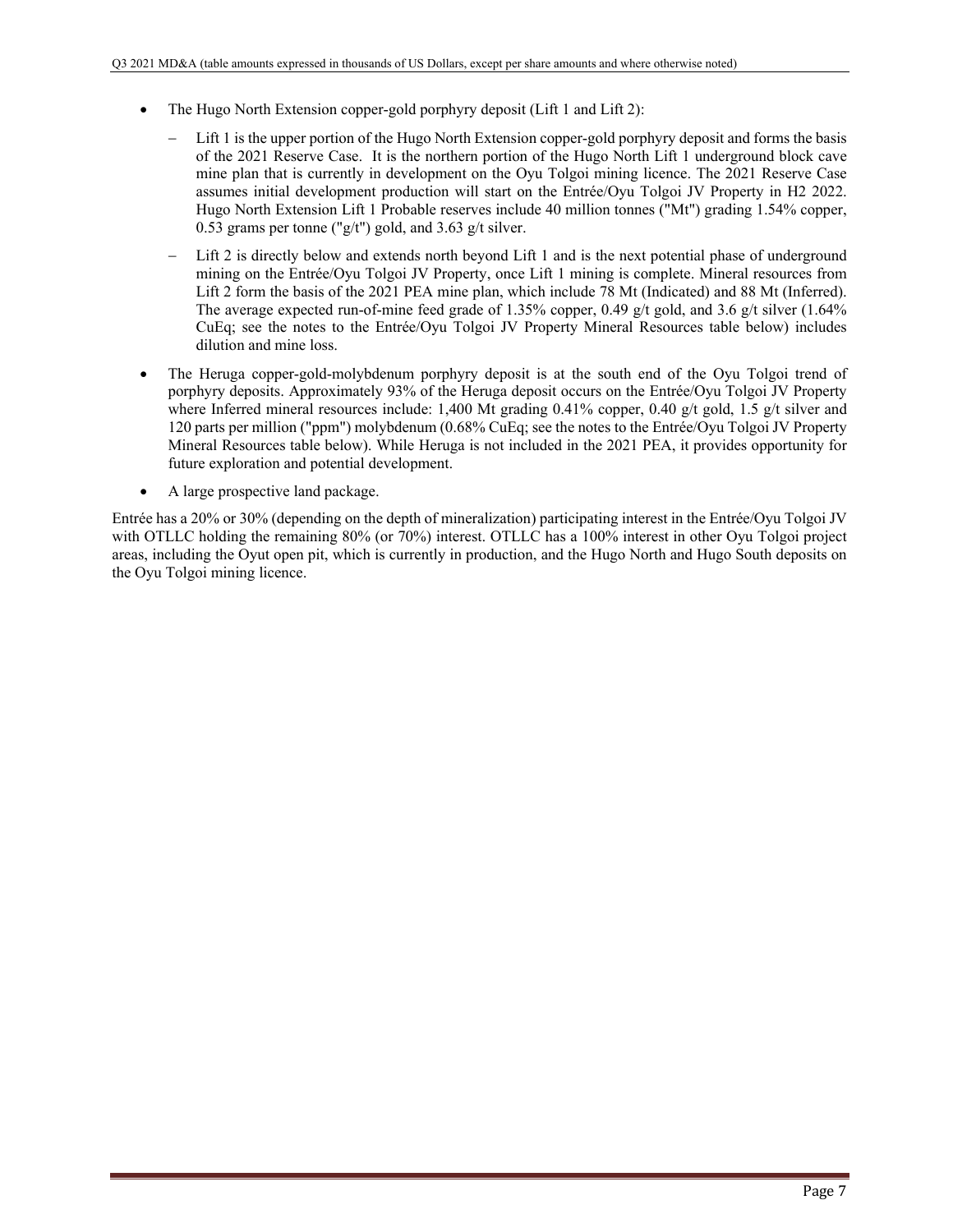

**Figure 1 – Entrée/Oyu Tolgoi JV Project** 

Notes:

1. \*The Shivee West Property is subject to a License Fees Agreement between Entrée and OTLLC and may ultimately be included in the Entrée/Oyu Tolgoi JV Property.

2. \*\* Outline of mineralization projected to surface.<br>3. Entrée has a 20% participating interest in the Hug

Entrée has a 20% participating interest in the Hugo North Extension and Heruga resources and reserves.

Figure 1 shows the location of a north-northeast oriented, west-looking cross section (A-A') through the 12.4 km-long trend of porphyry deposits that comprise the Oyu Tolgoi project. The cross section is shown on Figure 2 with the Entrée/Oyu Tolgoi JV Property to the right (north) and left (south) of the central portion, the Oyu Tolgoi mining licence, held 100% by OTLLC.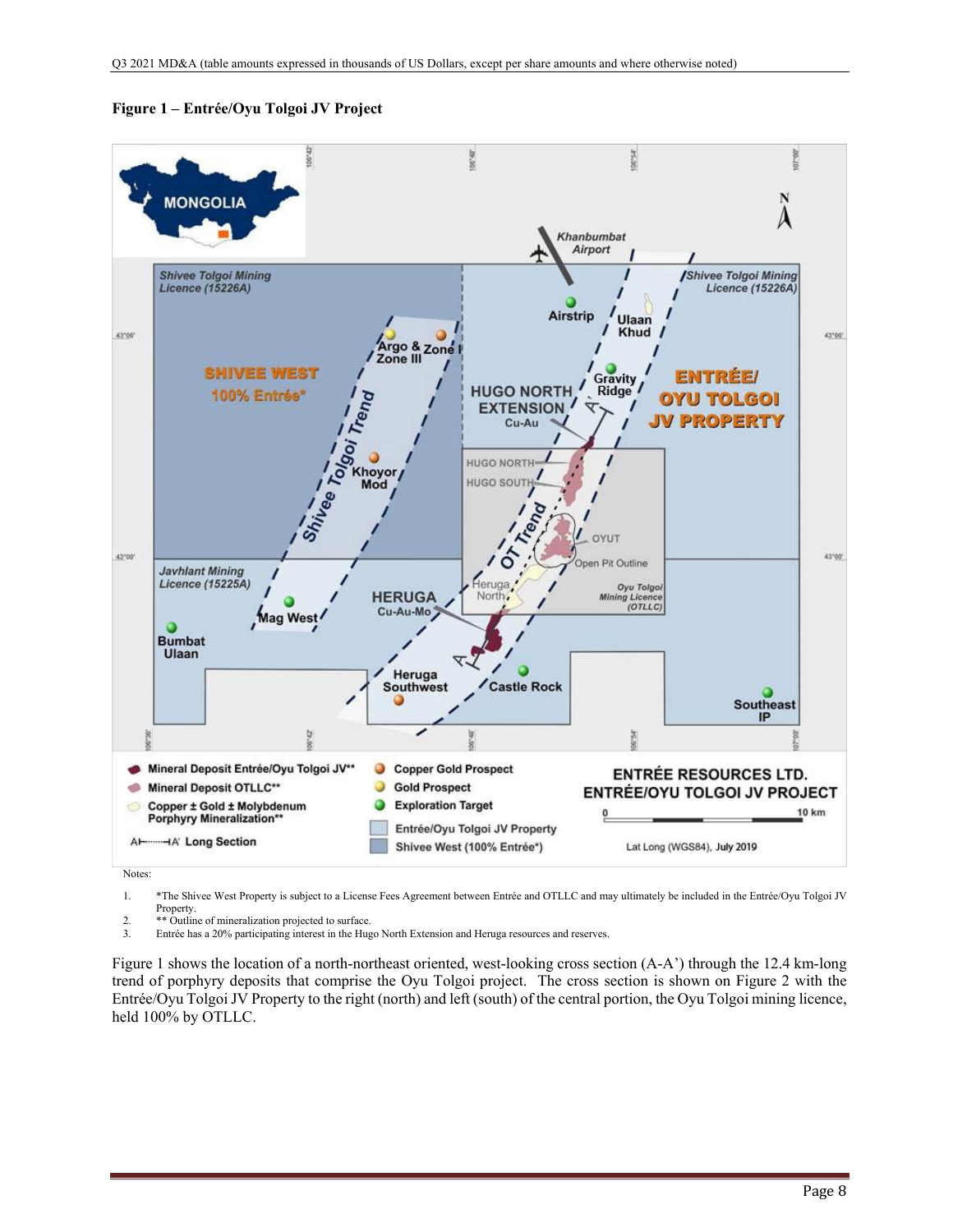

**Figure 2 – Cross Section Through the Oyu Tolgoi Trend of Porphyry Deposits** 

The 2021 Technical Report forms the basis for the scientific and technical information in this MD&A regarding the Entrée/Oyu Tolgoi JV Project. Portions of the information are based on assumptions, qualifications and procedures which are not fully described herein. Reference should be made to the Company's AIF dated March 31, 2021 and to the full text of the 2021 Technical Report, which are available on the Company's website (www.EntreeResourcesLtd.com) or on SEDAR (www.sedar.com).

## **Capital and Operating Costs**

Under the terms of the Entrée/Oyu Tolgoi JV, OTLLC is responsible for 80% of all costs incurred on the Entrée/Oyu Tolgoi JV Property for the benefit of the Entrée/Oyu Tolgoi JV, including capital expenditures, and Entrée is responsible for the remaining 20%. In accordance with the terms of the Entrée/Oyu Tolgoi JVA, Entrée has elected to have OTLLC debt finance Entrée's share of costs for approved programs and budgets, with interest accruing at OTLLC's actual cost of capital or prime +2%, whichever is less, at the date of the advance. Debt repayment may be made in whole or in part from (and only from) 90% of monthly available cash flow arising from the sale of Entrée's share of products. Available cash flow means all net proceeds of sale of Entrée's share of products in a month less Entrée's share of costs of Entrée/Oyu Tolgoi JV activities for the month that are operating costs under Canadian generally-accepted accounting principles.

The following is a description of how Entrée recognizes its share of Oyu Tolgoi project capital costs, specifically, the timing of recognition under the terms of the Entrée/Oyu Tolgoi JVA and generally accepted accounting principles.

Under the terms of the Entrée/Oyu Tolgoi JVA, any mill, smelter and other processing facilities and related infrastructure will be owned exclusively by OTLLC and not by Entrée. Mill feed from the Entrée/Oyu Tolgoi JV Property will be transported to the concentrator and processed at cost (using industry standards for calculation of cost including an amortization of capital costs). Underground infrastructure on the Oyu Tolgoi mining licence is also owned exclusively by OTLLC, although the Entrée/Oyu Tolgoi JV will eventually share usage once underground development crosses onto the Entrée/Oyu Tolgoi JV Property. As a result of this, Entrée recognizes those capital costs incurred by OTLLC on the Oyu Tolgoi mining licence as an amortization charge for capital costs that will be calculated in accordance with Canadian generally accepted accounting principles determined yearly based on the estimated tonnes of concentrate produced for Entrée's account during that year relative to the estimated total life-of-mine concentrate to be produced (for processing facilities and related infrastructure), or the estimated total life-of-mine tonnes to be milled from the relevant deposit(s) (in the case of underground infrastructure). The charge is made to Entrée's operating account when the Entrée/Oyu Tolgoi JV mine production is actually milled.

For direct capital cost expenditures on the Entrée/Oyu Tolgoi JV Property, Entrée will recognize its proportionate share of costs at the time of actual expenditure.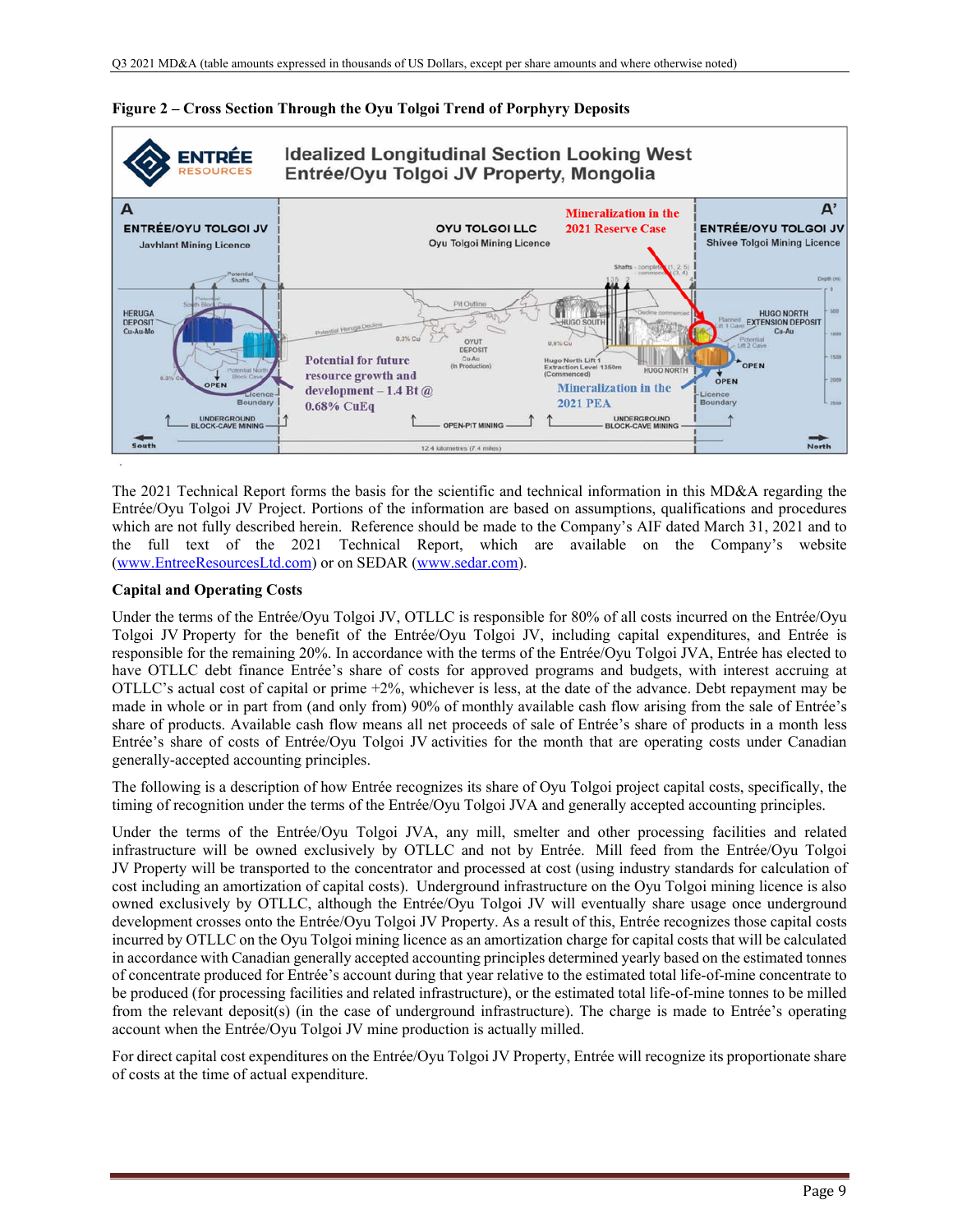The capital and operating costs in the 2021 Reserve Case are based on estimates prepared for OTFS20 or information provided by OTLLC. Capital cost and sustaining cost estimates in the 2021 PEA were prepared as separate and independent estimates by OTLLC. Wood reviewed the estimates and accepts them as reasonable.

The cash flows in the 2021 Reserve Case and 2021 PEA are based on information provided by OTLLC, including mining schedules and annual capital and operating cost estimates, as well as Entrée's interpretation of the commercial terms applicable to the Entrée/Oyu Tolgoi JV, and certain assumptions regarding taxes and royalties. The cash flows have not been reviewed or endorsed by OTLLC. There can be no assurance that OTLLC or its shareholders will not interpret certain terms or conditions or attempt to renegotiate some or all of the material terms governing the joint venture relationship, in a manner which could have an adverse effect on Entrée's future cash flow and financial condition.

The cash flows also assume that Entrée will ultimately have the benefit of the standard royalty rate of 5% of sales value, payable by OTLLC under the Oyu Tolgoi Investment Agreement. Unless and until Entrée finalizes agreements with the Government of Mongolia or other Oyu Tolgoi stakeholders, there can be no assurance that the Entrée/Oyu Tolgoi JV will not be subject to additional taxes and royalties, such as the surtax royalty which came into effect in Mongolia on January 1, 2011, which could have an adverse effect on Entrée's future cash flow and financial condition. In the course of finalizing such agreements, Entrée may have to make certain concessions, including with respect to the economic benefit of Entrée's interest in the Entrée/Oyu Tolgoi JV Property, Entrée's direct or indirect participating interest in the Entrée/Oyu Tolgoi JV or the application of a special royalty (not to exceed 5%) to Entrée's share of the Entrée/Oyu Tolgoi JV Property mineralization or otherwise.

## 2021 Reserve Case Capital and Operating Costs

Amortization charges for capital costs incurred by OTLLC on the Oyu Tolgoi mining licence for the 2021 Reserve Case are summarized as follows:

|                                                                 |                                | 2021 Reserve Case          |       |  |  |
|-----------------------------------------------------------------|--------------------------------|----------------------------|-------|--|--|
| <b>Description</b>                                              | Entrée/Ovu<br><b>Tolgoi JV</b> | Entrée 20%<br>Attributable |       |  |  |
| <b>Amortization Charges for OTLLC Capital Costs</b>             |                                |                            |       |  |  |
| Hugo North Lift #1 U/G Construction                             | \$Μ                            | 574.5                      | 114.9 |  |  |
| Infrastructure & Central Heating Plant                          | \$Μ                            | 58.9                       | 11.8  |  |  |
| Tailings Storage Facility and Infrastructure Sustaining Capital | \$Μ                            | 39.0                       | 7.8   |  |  |
| <b>Concentrator Sustaining Capital</b>                          | \$M                            | 9.1                        | 1.8   |  |  |
| Concentrator Expansion                                          | \$Μ                            | 19.6                       | 3.9   |  |  |
| <b>Total Facilities Capital</b>                                 | SM <sub>3</sub>                | 701.0                      | 140.2 |  |  |

Notes: OTLLC capital costs are inclusive of indirect costs, Mongolian custom duties and VAT and contingency. Figures have been rounded as required by reporting guidelines and may result in apparent summation differences.

The total 2021 Reserve Case underground mine development cost is estimated to be \$275.7 million, of which \$55.1 million is Entrée's attributable portion. The 2021 Reserve Case has incorporated a capital expenditure contingency of 15.1%. The overall accuracy of the capital cost estimates is within  $\pm 20\%$ .

The average LOM operating costs for the Entrée/Oyu Tolgoi JV Property 2021 Reserve Case (including amortization charges for capital costs incurred by OTLLC on the Oyu Tolgoi mining licence) are as follows: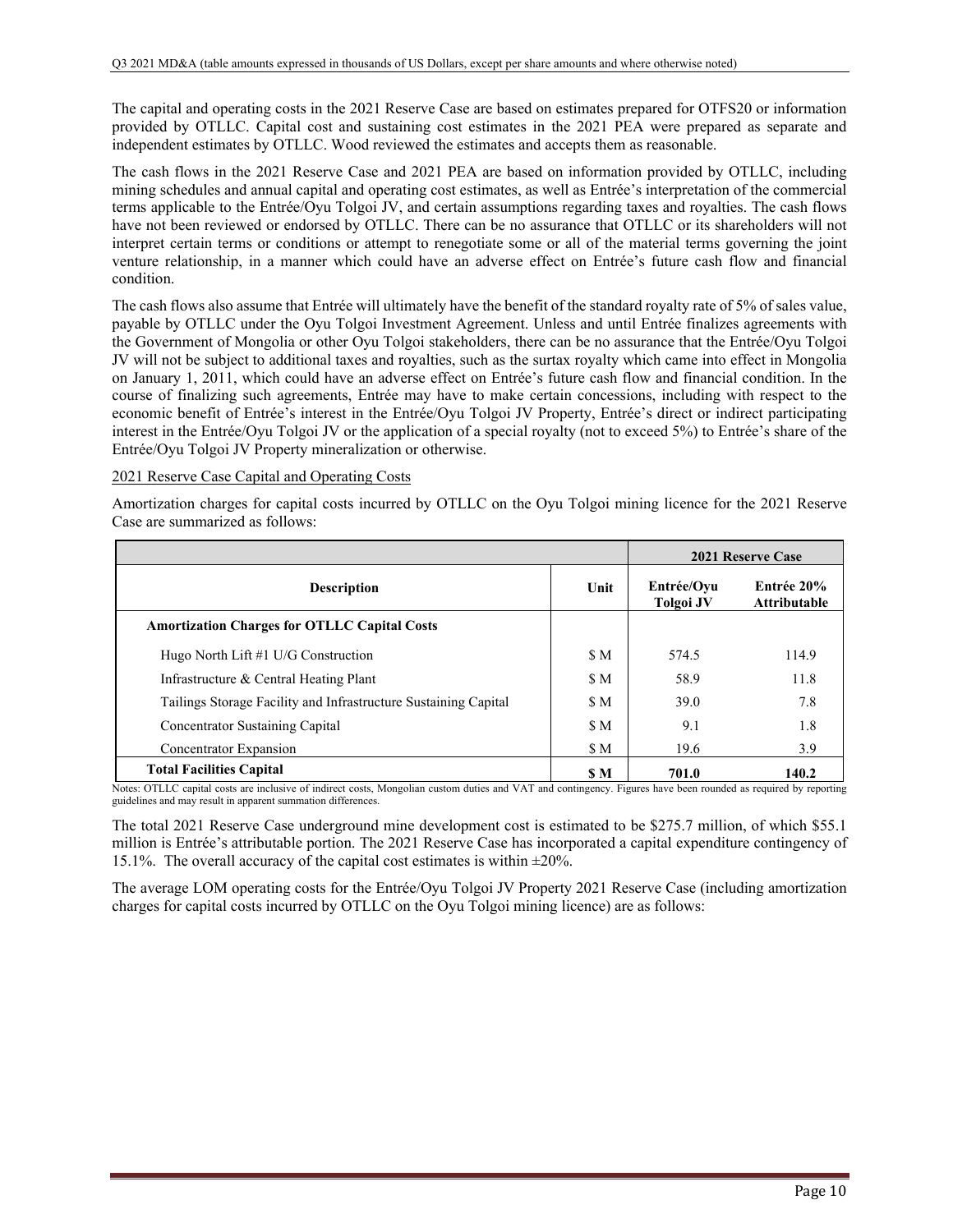| <b>Description</b>                                                                               | Unit           | 2021 Reserve<br>Case |
|--------------------------------------------------------------------------------------------------|----------------|----------------------|
| Mining                                                                                           | \$/t processed | 8.75                 |
| Processing                                                                                       | \$/t processed | 7.44                 |
| Infrastructure and Other Operating                                                               | \$/t processed | 2.32                 |
| <b>Amortized Mining Costs</b>                                                                    | \$/t processed | 15.93                |
| <b>Amortized Process Costs</b>                                                                   | \$/t processed | 0.72                 |
| <b>Amortized Tailings Costs</b>                                                                  | \$/t processed | 0.98                 |
| Total Refining & Transportation Costs                                                            | \$/t processed | 8.36                 |
| <b>Total Operating Expenditure</b>                                                               | \$/t processed | 44.51                |
| Administration Charge (2% during development; 2.5% during<br>production) and annual licence fees | \$/t processed | 1.50                 |
| Total                                                                                            | \$/t processed | 46.01                |

Note: Figures have been rounded as required by reporting guidelines and may result in apparent summation differences.

Mine site cash costs are shown in the following table. Cash costs are those costs relating to the direct operating costs of the mine site, including mining, concentration, tailings, operational support costs, infrastructure, smelting and refining and administration fees. Total cash costs after credits (C1 costs) are the cash costs less the revenue from the gold and silver by-products. The all-in sustaining cost (AISC) is calculated according to World Gold Council guidance. It is the C1 costs plus mineral royalty and capital costs. AISC costs exclude income tax and financing charges. The underground mining operating cost estimates have incorporated a 5.6% contingency. The sustaining capital costs includes a 7.45% contingency.

| <b>Description</b>                          | Unit                 | 2021 Reserve Case<br>Average |  |  |
|---------------------------------------------|----------------------|------------------------------|--|--|
| Mine site cash cost                         | \$/lb payable copper | 1.29                         |  |  |
| TC/RC, royalties and transport              | \$/lb payable copper | 0.29                         |  |  |
| Total cash costs before credits             | \$/lb payable copper | 1.57                         |  |  |
| Gold credits                                | \$/lb payable copper | (0.72)                       |  |  |
| Silver credits                              | \$/lb payable copper | (0.06)                       |  |  |
| Total cash costs after credits              | \$/lb payable copper | 0.79                         |  |  |
| Total all-in sustaining costs after credits | \$/lb payable copper | 1.26                         |  |  |

Notes: TC/RC = treatment and refining charges. Figures have been rounded as required by reporting guidelines and may result in apparent summation differences.

## **Mineral Resources and Mineral Reserves – Entrée/Oyu Tolgoi JV Property**

The following Entrée/Oyu Tolgoi JV Property mineral resource estimates reported in the 2021 Technical Report for the Hugo North Extension and Heruga deposits have an effective date of March 31, 2021. Mineral resources for the Hugo North Extension deposit are reported inclusive of those mineral resources that were converted to mineral reserves. Mineral resources that are not mineral reserves do not have demonstrated economic viability.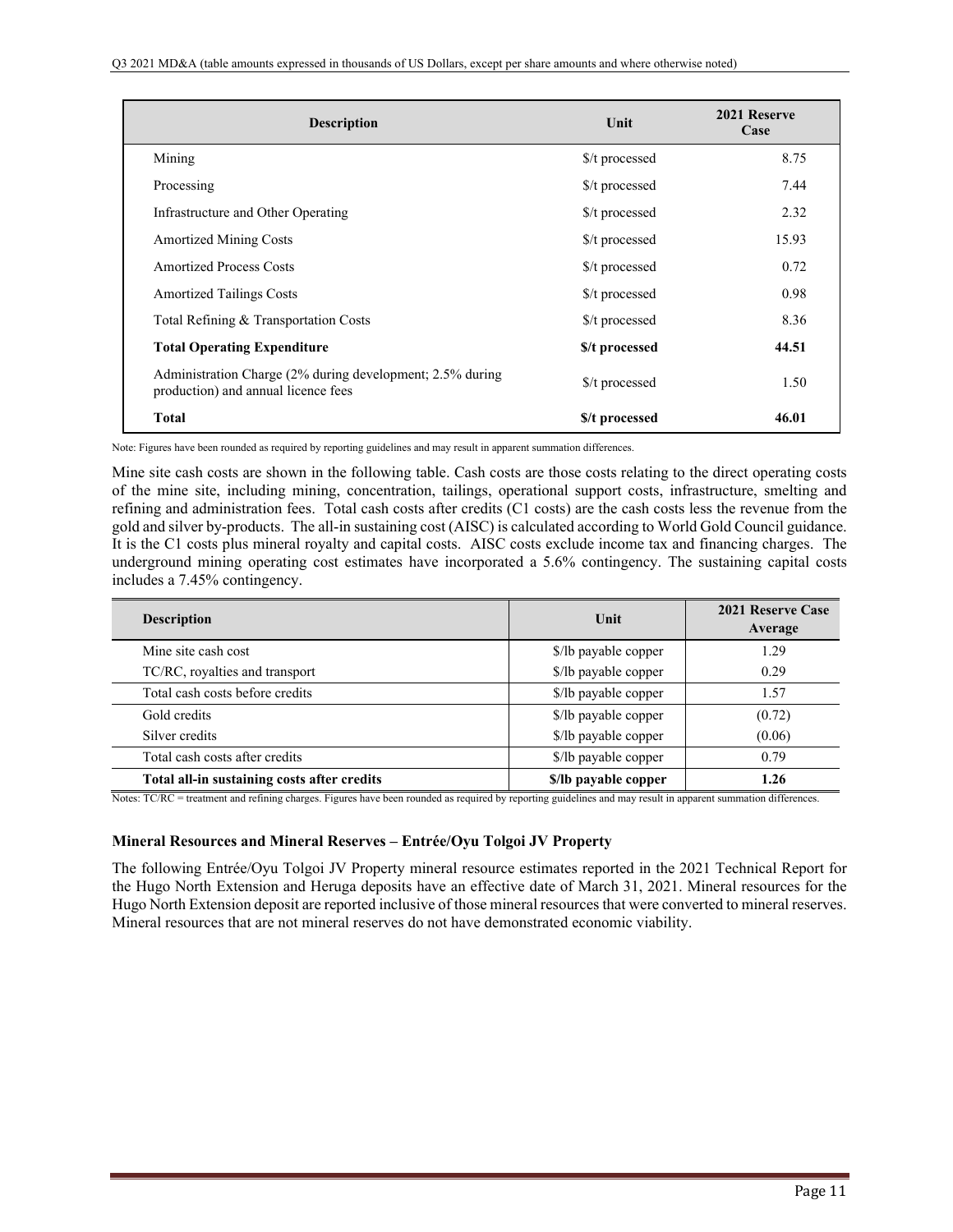| Entrée/Oyu Tolgoi JV Property – Mineral Resources |                                         |        |                        |       |       |        |        |        |        |       |
|---------------------------------------------------|-----------------------------------------|--------|------------------------|-------|-------|--------|--------|--------|--------|-------|
|                                                   | CuEq<br>Cu<br>Mo<br>Tonnage<br>Au<br>Ag |        | <b>Contained Metal</b> |       |       |        |        |        |        |       |
| Classification                                    | (Mt)                                    | $(\%)$ | (g/t)                  | (g/t) | (ppm) | $(\%)$ | Cu     | Au     | Ag     | Mo    |
|                                                   |                                         |        |                        |       |       |        | (Mlb)  | (Koz)  | (Koz)  | (Mlb) |
| Hugo North Extension (>0.41% CuEq Cut-Off)        |                                         |        |                        |       |       |        |        |        |        |       |
| Indicated                                         | 120                                     | 1.70   | 0.58                   | 4.3   | n/a   | 2.04   | 4.500  | 2,200  | 16,000 | n/a   |
| Inferred                                          | 167                                     | 1.02   | 0.36                   | 2.8   | n/a   | 1.23   | 3,800  | 1,900  | 15,000 | n/a   |
| Heruga $(>0.41\%$ CuEq Cut-Off)                   |                                         |        |                        |       |       |        |        |        |        |       |
| Inferred                                          | 1.400                                   | 0.41   | 0.40                   | 1.5   | 120   | 0.68   | 13,000 | 18,000 | 66,000 | 370   |

Notes:

1. Mineral resources have an effective date of March 31, 2021.

Metal prices used for CuEq and cut-off grade calculation for both Hugo North Extension and Heruga are: \$3.08/lb copper, \$1,292.00/oz gold, \$19.00/oz silver and \$10.00/lb molybdenum (Heruga only). Metallurgical recoveries used for CuEq and cut-off grade calculation at Hugo North Extension are 93% for copper, 80% for gold and 81% for silver. Metallurgical recoveries used for CuEq and cut-off grade calculation at Heruga are 82% for copper, 73% for gold, 78% for silver and 60% for molybdenum.

3. Mineral resources at Hugo North Extension are constrained within a conceptual mining shape constructed at a nominal 0.50% CuEq grade and above a CuEq grade of 0.41% CuEq. The CuEq formula is CuEq = Cu + ((Au \* 35.7175) + (Ag \* 0.5773)) / 67.9023 taking into account differentials between metallurgical performance and price for copper, gold and silver.

4. The overall geometry and depth of the Heruga deposit make it amenable to underground mass mining methods. Mineral resources are stated above a CuEq grade. The CuEq formula is CuEq = Cu + ((Au \* 37.0952) + (Ag \* 0.5810) + (Mo \* 0.0161)) / 67.9023 taking into account differentials between metallurgical performance and price for copper, gold, silver and molybdenum.

5. A CuEq break-even cut-off grade of 0.41% CuEq for Hugo North Extension mineralization and covers mining, processing and G&A operating cost and the cost of primary and secondary block cave mine development.

6. A CuEq break-even cut-off grade of 0.41% CuEq is used for the Heruga mineralization and covers mining, processing and G&A operating cost and the cost of primary and secondary block cave mine development.

7. Mineral resources are stated as in situ with no consideration for planned or unplanned external mining dilution.

8. Mineral resources are reported on a 100% basis. OTLLC has a participating interest of 80%, and Entrée has a participating interest of 20%. Notwithstanding the foregoing, in respect of products extracted from the Entrée/Oyu Tolgoi JV Property pursuant to mining carried out at depths from surface to 560 metres below surface, the participating interest of OTLLC is 70% and the participating interest of Entrée is 30%.

9. Numbers have been rounded as required by reporting guidelines and may result in apparent summation differences.

### **Entrée/Oyu Tolgoi Mineral Reserves**

Entrée/Oyu Tolgoi JV Property mineral reserves are contained within the Hugo North Extension Lift 1 block cave mining plan. The mine design work on Hugo North Lift 1, including the Hugo North Extension, was prepared by OTLLC and was used as the basis for OTFS20. The mineral reserve estimate is based on what is deemed minable when considering factors such as the footprint cut-off grade, the draw column shut-off grade, maximum height of draw, consideration of planned dilution and internal waste rock.

The mineral reserve estimate only considers mineral resources in the Indicated category and engineering that has been carried out to a Feasibility level or better to state the underground mineral reserve. There is no Measured mineral resource currently estimated within the Hugo North Extension deposit. Copper and gold grades for the Inferred mineral resources within the block cave shell were set to zero and such material was assumed to be dilution. The block cave shell was defined by a \$17.84/t NSR. Future mine planning studies may examine lower shut-offs.

The following Entrée/Oyu Tolgoi JV Property Hugo North Extension Lift 1 mineral reserve estimate has an effective date of May 15, 2021:

| $E_{\rm HII}$ C( $\sim$ yu Tugul J v Troperty $-$ Militial Kesel VC |         |            |               |       |       |                        |            |         |  |
|---------------------------------------------------------------------|---------|------------|---------------|-------|-------|------------------------|------------|---------|--|
| <b>Hugo North Extension Lift 1</b>                                  |         |            |               |       |       |                        |            |         |  |
| Classification                                                      | Tonnage | <b>NSR</b> | Cu            | Au    | Ag    | <b>Contained Metal</b> |            |         |  |
|                                                                     | (Mt)    | (S/t)      | $\frac{1}{2}$ | (g/t) | (g/t) | Cu (Mlb)               | Au $(Koz)$ | Ag(Koz) |  |
| Probable                                                            | 40      | 97.52      | 1.5           | 0.53  | 3.63  | 1,340                  | 676        | 4.613   |  |

Notes:

1. Mineral reserves have an effective date of May 15, 2021.

**Entrée/Oyu Tolgoi JV Property – Mineral Reserve** 

2. For the underground block cave, all Indicated mineral resources within the cave outline were converted to Probable mineral reserves. No Proven mineral reserves have been estimated. The estimation includes low-grade Indicated mineral resources and Inferred mineral resource assigned zero grade that is treated as dilution.

3. A column height shut-off NSR of \$17.84/t was used to define the footprint and column heights. The NSR calculation assumed metal prices of \$3.08/lb Cu, \$1,292.00/oz Au, and \$19.00/oz Ag. The NSR was calculated with assumptions for smelter refining and treatment charges, deductions and payment terms, concentrate transport, metallurgical recoveries, and royalties using OTLLC's Base Data Template 38. Mineral reserves are reported on a 100% basis. OTLLC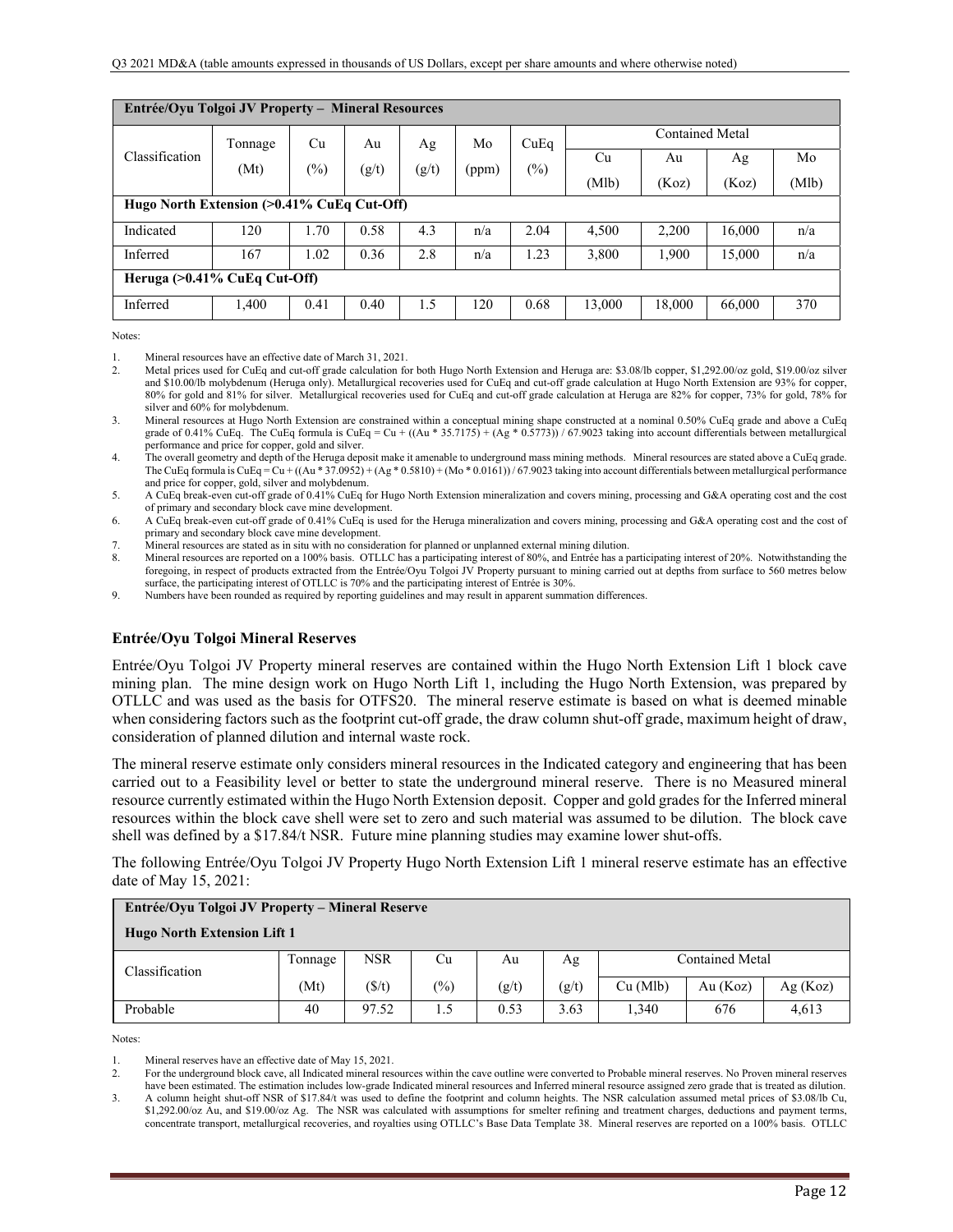has a participating interest of 80%, and Entrée has a participating interest of 20%. Notwithstanding the foregoing, in respect of products extracted from the Entrée/Oyu Tolgoi JV Property pursuant to mining carried out at depths from surface to 560 metres below surface, the participating interest of OTLLC is 70% and the participating interest of Entrée is 30%.

4. Numbers have been rounded as required by reporting guidelines and may result in apparent summation differences.

#### **Shivee West Property Summary**

The Shivee West Property comprises the northwest portion of the Entrée/Oyu Tolgoi JV Project and adjoins the Entrée/Oyu Tolgoi JV Property and OTLLC's Oyu Tolgoi mining licence (Figure 1).

To date, no economic zones of precious or base metals mineralization have been outlined on the Shivee West Property. However, zones of gold and copper mineralization have previously been identified at Zone III/Argo Zone and Khoyor Mod. There has been no drilling on the ground since 2011, and no exploration work has been completed since 2012. In 2015, in light of the ongoing requirement to pay approximately \$350,000 annually in licence fees for the Shivee West Property and a determination that no further exploration work would likely be undertaken in the near future, Entrée began to examine options to reduce expenditures in Mongolia. These options included reducing the area of the mining licence, looking for a purchaser or partner for the Shivee West Property, and rolling the ground into the Entrée/Oyu Tolgoi JV. Management determined that it was in the best interests of Entrée to roll the Shivee West Property into the Entrée/Oyu Tolgoi JV, and Entrée entered into a License Fees Agreement with OTLLC on October 1, 2015. The License Fees Agreement provides the parties will use their best efforts to amend the terms of the Entrée/Oyu Tolgoi JVA to include the Shivee West Property in the definition of Entrée/Oyu Tolgoi JV Property. Entrée determined that rolling the Shivee West Property into the Entrée/Oyu Tolgoi JV would provide the joint venture partners with continued security of tenure; Entrée shareholders would continue to benefit from any exploration or development that the Entrée/Oyu Tolgoi JV management committee approves on the Shivee West Property; and Entrée would no longer have to pay licence fees, as the parties agreed that the licence fees would be for the account of each joint venture participant in proportion to their respective interests, with OTLLC contributing Entrée's 20% share charging interest at prime plus 2%. To date, no amended Entrée/Oyu Tolgoi JVA has been entered into and Entrée retains a 100% interest in the Shivee West Property.

#### **Underground Development Progress**

#### Oyu Tolgoi Project

On November 2, 2021, Turquoise Hill provided an update regarding the Oyu Tolgoi project.

COVID-19 impacts in Mongolia are ongoing. During the third quarter 2021, underground development progress continued to be significantly impacted by COVID-19 constraints on-site and in Mongolia, including restrictions on movement of both domestic and international expertise.

Mongolia continued to experience a significant number of COVID-19 cases, which continued to limit the ability of OTLLC to maintain normal roster changes for workers. Average workforce numbers remained below 50% of planned requirements. OTLLC expects a return to normal workforce numbers by the end of 2021. All workers at the Oyu Tolgoi site have had two doses of vaccine, and a third dose program is well advanced.

In the first quarter 2020, OTLLC submitted a resources and reserves update (RR19) for registration as required pursuant to local regulatory requirements in Mongolia. On July 2, 2020, Turquoise Hill announced the completion of OTFS20, which incorporates a new block cave mine design for Hugo North Lift 1 Panel 0 previously announced by Turquoise Hill on May 13, 2020. In September 2021, RR19 was approved by the Minerals Council of Mongolia, and OTLLC expects to submit OTFS20 for assessment once the RR19 registration process proceeds further.

The Hugo North (including Hugo North Extension) Lift 1 mine plan incorporates the development of three panels, and in order to reach the full sustainable production rate of 95,000 tpd from the underground operations all three panels need to be in production. The Hugo North Extension deposit on the Entrée/Oyu Tolgoi JV Property is located at the northern portion of Panel 1.

The new block cave design incorporated in OTFS20 varies from the previous design through:

- 120 metre structural pillars included to the north and south of Panel 0, protecting ore handling infrastructure and increasing the optionality of sequencing Panel 1 and Panel 2;
- Ore handling facilities moved into the structural pillars, improving excavation stability;
- Drawpoint spacing updated from 28 metres x 15 metres to 31 metres x 18 metres, improving extraction level stability; and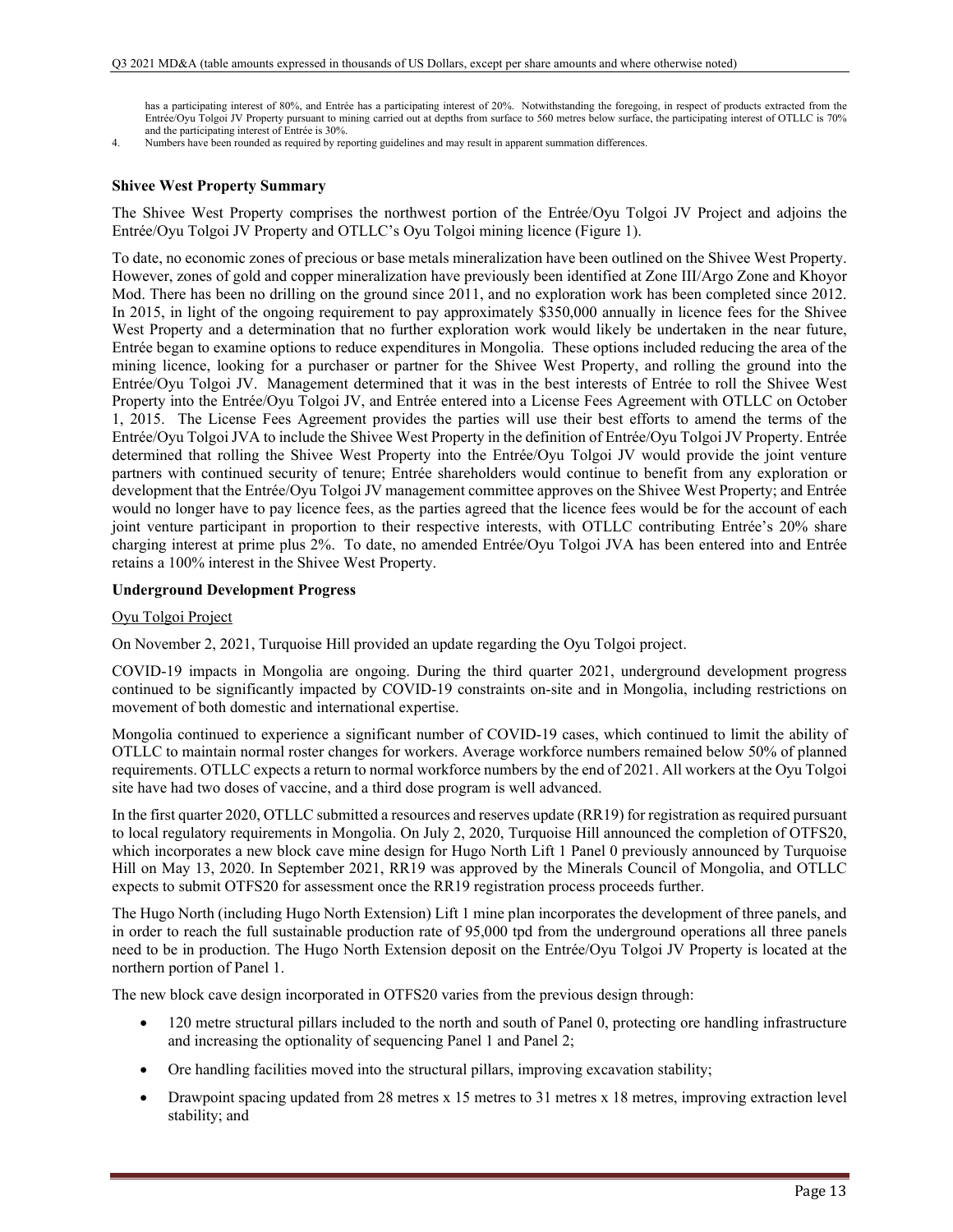Modified panel initiation approach for Panel 0, minimizing stress damage to the extraction level.

The Lift 1 mine design presented in OTFS20 and the 2021 Reserve Case is subject to future refinements and updates. OTLLC's planned Pre-Feasibility and Feasibility level study work on Panels 1 and 2 is ongoing, with data collected from Hugo North (including Hugo North Extension) Lift 1 surface and underground drilling programs supporting OTLLC's evaluation of different design and sequencing options for Panels 1 and 2. Although drilling has been hampered by COVID-19 cases and restrictions on the movement of people, Turquoise Hill reported that study work remains broadly on schedule, with the Panel 1 study scheduled for completion in early 2023. To date, OTLLC has not provided Entrée with any details or results of surface and underground drilling programs as they relate to the Entrée/Oyu Tolgoi JV Property.

Progress on Shafts 3 and 4 has been impacted by quarantine requirements and international travel restrictions related to COVID-19. No significant development progress was made during the third quarter 2021. Shafts 3 and 4 are required to provide ventilation to support production from Panels 1 and 2 during ramp up to 95,000 tpd. OTLLC has advised Turquoise Hill that a 9-month delay on Shafts 3 and 4 is currently forecast. Commencement of Panel 1 is currently forecast to occur approximately 11 months later than the Definitive Estimate. Efforts to minimize the delays to Panels 1 and 2 due to ventilation constraints ahead of Shafts 3 and 4 commissioning continue. Sinking of Shaft 4 recommenced in mid-October and preparatory work for Shaft 3 is continuing.

Commencement of the undercut on the Oyu Tolgoi mining licence, which had been scheduled for mid-2021, remains delayed pending resolution of certain non-technical undercut criteria. These criteria include the support of all OTLLC directors to increase the underground development capital investment and to commence discussions with project finance lenders, obtaining outstanding, required regulatory approvals and agreement on a pathway to meet Oyu Tolgoi's long-term power requirements. Turquoise Hill reported that in the event the necessary additional investment to progress underground development is not supported by all directors of the OTLLC board by the end of November 2021, OTLLC will be at risk of having to slow down further work on the underground development. Turquoise Hill continues to engage Rio Tinto and various Mongolian governmental bodies to resolve the outstanding non-technical undercut criteria. Turquoise Hill reported that together with Rio Tinto, it recently tabled a proposal to the Government of Mongolia which Turquoise Hill believes addresses all major outstanding issues while ensuring that OTLLC will continue to deliver compelling value to all partners.

Turquoise Hill now expects sustainable production from Panel 0 on the Oyu Tolgoi mining licence to be delayed to H1 2023, broadly in line with the currently forecast 6-month delay to commencement of the undercut. According to Turquoise Hill, any significant further delay would negatively impact the underground project schedule, including the timing of sustainable production for Panel 0, the timing to commence Panel 2 and the timing and quantum of underground capital expenditure.

Despite COVID-19 restraints significantly impacting underground development progress during the third quarter 2021, breakthrough of the conveyor decline was achieved in August 2021, and OTLLC is forecasting breakthrough of the service decline in November 2021. Construction of Material Handling System 1 is almost complete. No-load commissioning commenced in the third quarter 2021 and is currently expected to be completed by the end of January 2022. Construction of the first on-footprint truck chute is well advanced and currently forecast to be completed by February 2022.

At the end of the third quarter 2021, cumulative underground development progress was 60,085 equivalent metres with cumulative conveyor to surface advancement of 15,174 equivalent metres. Turquoise Hill anticipates that development rates will continue to be impacted by COVID-19 restrictions and controls into the fourth quarter 2021.

On December 18, 2020, Turquoise Hill announced the completion and delivery by Rio Tinto of the Definitive Estimate, which refines the analysis contained in OTFS20. The results of the Definitive Estimate include a revised base case development capital cost of \$6.75 billion for the new design, confirmation that sustainable first production from the Oyu Tolgoi mining licence is forecast to occur in October 2022, and verification that all surface infrastructure required for sustainable first production from Panel 0 on the Oyu Tolgoi mining licence is complete. The Definitive Estimate assumes COVID-19 related restrictions in 2021 that are no more stringent than those experienced in September 2020. On October 14, 2021, Turquoise Hill reported that the additional 2021 development cost impact of the known COVID-19 delays is estimated to be \$140 million up to September 30, 2021. According to Turquoise Hill, this increase includes the currently known, incremental, time-related costs of COVID-19 restrictions. It does not include any impacts arising from associated schedule delays or delated commitments pending OTLLC board approval of the Definitive Estimate, which are still under assessment.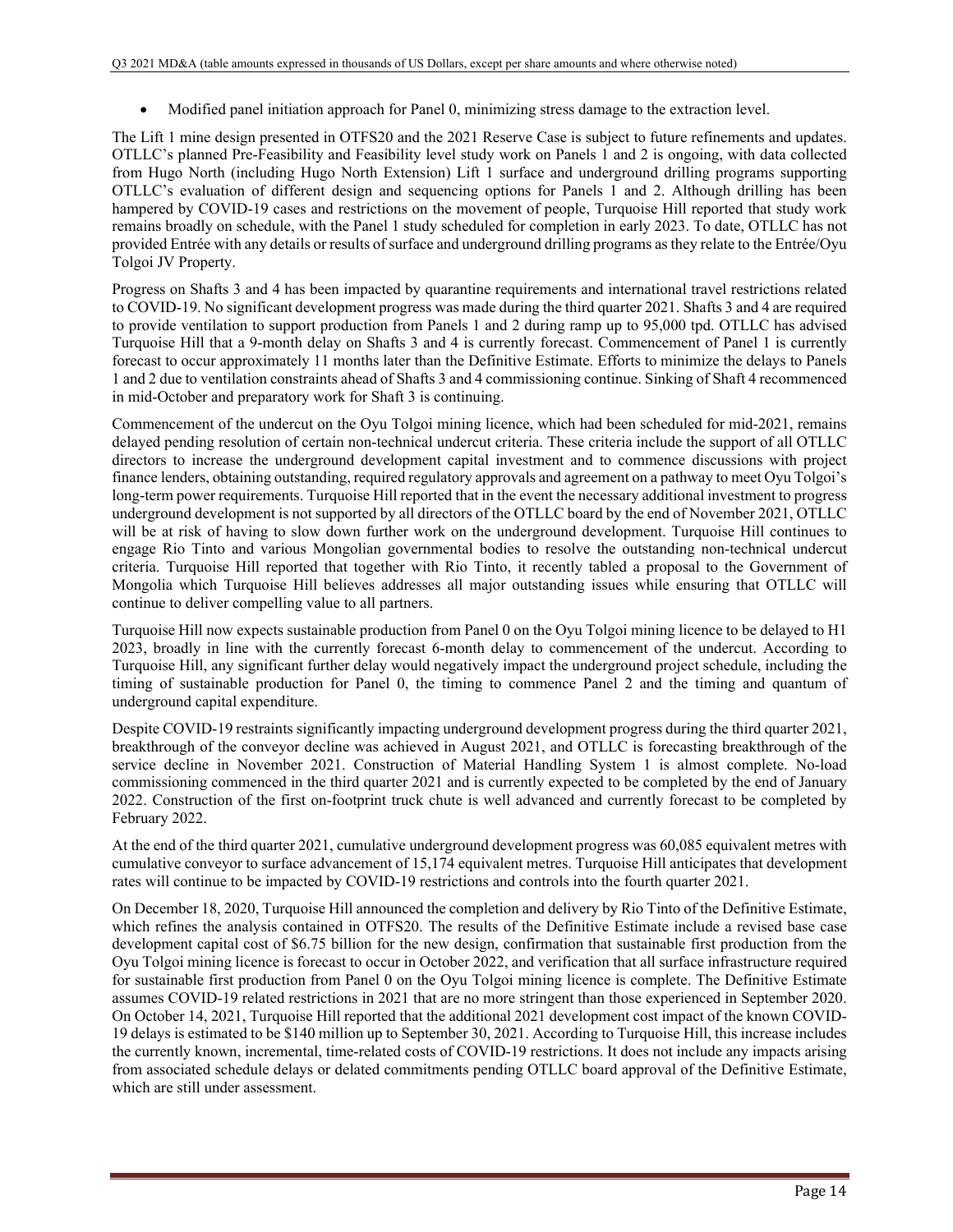On January 11, 2021, Turquoise Hill announced the Government of Mongolia has advised Rio Tinto that it is dissatisfied with the results of the Definitive Estimate, and the Government of Mongolia is concerned that the significant increase in the development costs of the Oyu Tolgoi project has eroded the economic benefits it anticipated to receive. The Government of Mongolia has stressed the importance of achieving a comprehensive solution that addresses both financial issues between OTLLC shareholders as well as economic and social issues of importance to Mongolia, such as water usage, tax payments, and social issues related to employees, in order to implement the Oyu Tolgoi project successfully. In particular, the Government of Mongolia has expressed its intention to initiate discussions with respect to the termination and replacement of the 2015 Oyu Tolgoi Underground Mine Development and Financing Plan (the "Mine Plan"). While acknowledging Oyu Tolgoi's significant contributions to Mongolia, Turquoise Hill reported it continues to engage with the Government of Mongolia and remains open to improving the Mine Plan to deliver even greater benefits from Oyu Tolgoi to all stakeholders.

On April 9, 2021, Turquoise Hill announced that it has reached a binding Heads of Agreement with Rio Tinto on a funding plan to complete the construction of Lift 1 of the Oyu Tolgoi underground project, including Lift 1 of the Hugo North Extension deposit on the Entrée/Oyu Tolgoi JV Property. Successful implementation of the Heads of Agreement is subject to achieving alignment with the relevant stakeholders in addition to Rio Tinto (including existing lenders, any potential new lenders and the Government of Mongolia), market conditions and other factors. The Heads of Agreement addresses the then estimated remaining funding required of approximately \$2.3 billion. Under the Heads of Agreement, the parties will pursue re-profiling of existing project debt to better align with the revised mine plan, project timing and cash flows to reduce the currently projected funding requirements of OTLLC by up to \$1.4 billion. In addition, they will seek to raise up to \$500 million in senior supplemental debt under the existing project financing arrangements from selected international financial institutions. Rio Tinto has agreed to address any potential shortfalls from the re-profiling and additional senior supplemental debt of up to \$750 million by providing a senior co-lending facility on the same terms as OTLLC's project financing. Turquoise Hill has also agreed to compete an equity offering of common shares for up to \$500 million in the form of, and at Turquoise Hill's discretion, either (i) a rights offering of common shares or (ii) a public offering or private placement of common shares, in either case sufficient to satisfy any remaining funding shortfall of up to \$500 million within six months of the senior co-lending facility becoming available.

Turquoise Hill is reviewing preliminary information received from OTLLC that suggests Turquoise Hill's base case estimated incremental funding requirement is now \$3.6 billion. A significant delay to the initiation of the undercut on the Oyu Tolgoi mining licence would materially adversely impact the timing of expected cash flows from Panel 0 thereby increasing the amount of Turquoise Hill's incremental funding requirement. This could also, in turn, adversely affect the ability of Turquoise Hill and OTLLC to obtain additional funding or re-profile existing debt as contemplated in the Heads of Agreement.

## Oyu Tolgoi Power Supply

OTLLC currently sources power for the Oyu Tolgoi mine from China's Inner Mongolian Western grid, via overhead power line, pursuant to back-to-back power purchase agreements with Mongolia's National Power Transmission Grid JSC, the relevant Mongolian power authority, and Inner Mongolia Power International Cooperation Co., Ltd ("IMPIC"), the subsidiary of Inner Mongolia's power grid company.

OTLLC is obliged under the Oyu Tolgoi Investment Agreement to secure a long-term domestic power source for the Oyu Tolgoi mine. The Power Source Framework Agreement ("PSFA") entered into between OTLLC and the Government of Mongolia on December 31, 2018 provides a binding framework and pathway for long-term power supply to the Oyu Tolgoi mine. The PSFA originally contemplated the construction of a coal-fired power plant at Tavan Tolgoi, which would be majority-owned by OTLLC and situated close to the Tavan Tolgoi coal mining district located approximately 150 km from the Oyu Tolgoi mine.

According to Turquoise Hill, on April 14, 2020, the Minister of Energy notified OTLLC of the Government's decision to develop and fund a State-Owned Power Plant ("SOPP") to be located at the Tavan Tolgoi coal fields instead of an OTLLC led plant, which would supply power to the Oyu Tolgoi mine and potentially other regional mines.

On June 28, 2020, Turquoise Hill announced that the Government of Mongolia and OTLLC reached an agreement to prioritize SOPP in order to support the Government's decision. The PSFA has been amended to reflect joint prioritization and progression of SOPP in accordance with and subject to agreed milestones. The agreed milestones in the amended PFSA include signing a power purchase agreement by March 31, 2021, commencement of construction by no later than July 1, 2021 and commissioning of SOPP within four years thereafter, and, negotiating an extension to the existing power import agreement by March 1, 2021, to ensure that there is no disruption to the power supply required to safeguard Oyu Tolgoi's ongoing operations and development.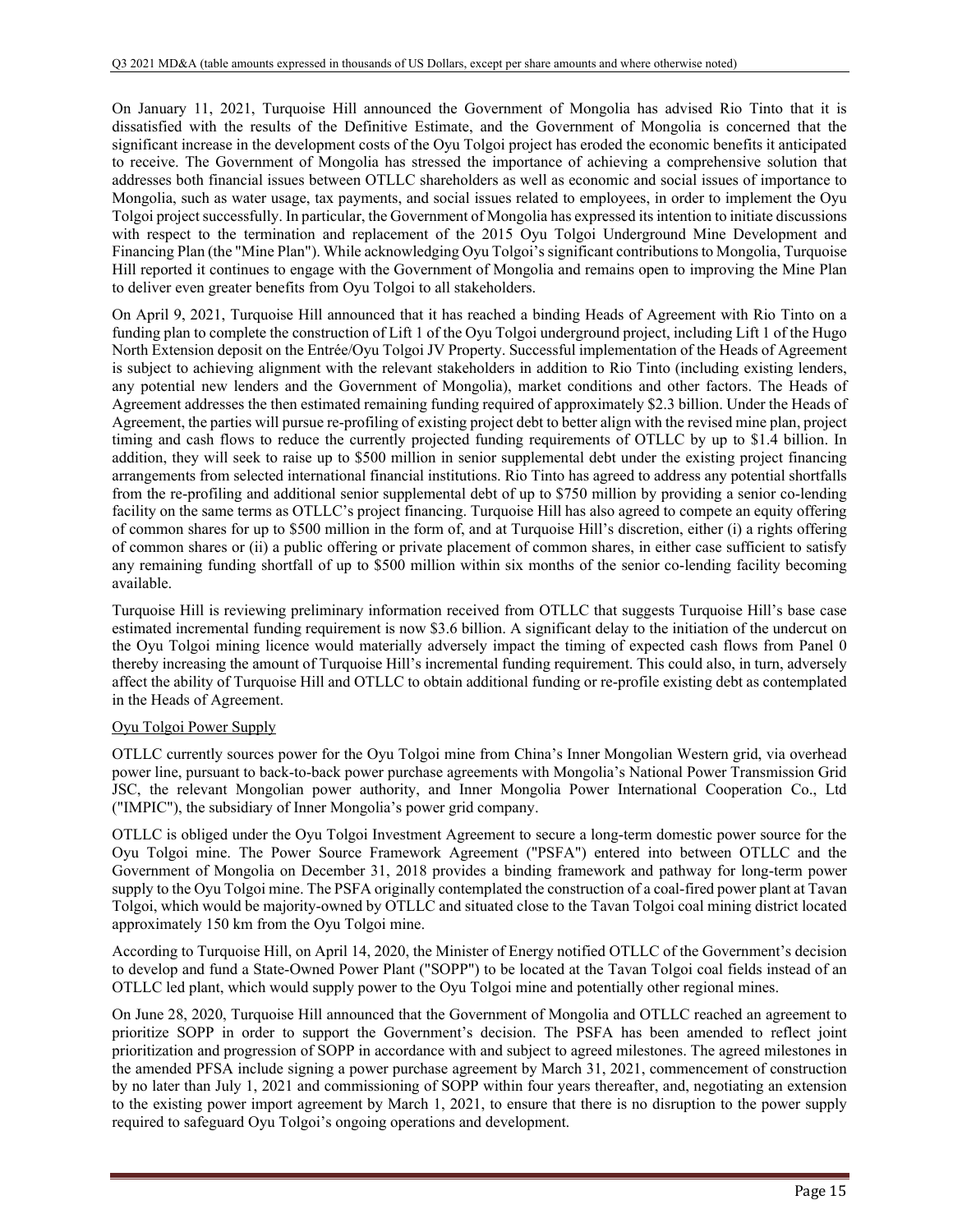If the milestones are not met as provided for in the amendment, then OTLLC will be entitled to select from and implement the alternative power solutions specified in the PSFA (as amended), including an OTLLC-led coal-fired power plant, the Mongolian grid and a primary renewables solution, and the Government of Mongolia would be obliged to support such decision.

The first three PSFA amendment milestones (execution of the extension of the existing power import agreement, execution of the SOPP power purchase agreement and commencement of construction) were not met by the original dates of March 1, 2021, March 31, 2021 and July 1, 2021, respectively.

The Ministry of Energy formally notified Rio Tinto and OTLLC on February 25, 2021 that the Government of Mongolia's preference is to supply power to Oyu Tolgoi from the Central Energy System through a Mongolian grid Electricity Supply Agreement ("ESA"). According to Turquoise Hill, Rio Tinto and OTLLC have expressed willingness to consider Mongolian grid supply provided certain key conditions can be met, including the National Power Transmission Grid securing a suitable extension of the power import arrangements with IMPIC to ensure certainty of power supply to Oyu Tolgoi until such time as the Mongolian grid is able to deliver stable and reliable power to Oyu Tolgoi over the long term.

OTLLC continues to collaborate with the Government of Mongolia to ensure a secure, stable and reliable long-term power solution is implemented with an immediate focus on negotiating the ESA as well as extending the IMPIC supply arrangements prior to the commencement of the undercut.

## Oyu Tolgoi Tax Assessment

On February 20, 2020, Turquoise Hill announced that OTLLC has been unable to reach a resolution of its previously announced dispute with the Mongolian Tax Authority with respect to a tax assessment for approximately \$155 million relating to an audit on taxes imposed and paid by OTLLC between 2013 and 2015. OTLLC will be proceeding with the initiation of a formal international arbitration proceeding in accordance with the dispute resolution provisions in the Oyu Tolgoi Investment Agreement. Turquoise Hill remains of the opinion that OTLLC has paid all taxes and charges required to be paid under the Oyu Tolgoi Investment Agreement, the 2011 Amended and Restated Shareholders' Agreement (the "Shareholders' Agreement"), the Mine Plan and Mongolian law.

On December 23, 2020, Turquoise Hill announced that OTLLC has received, and is evaluating, a tax assessment for approximately \$228 million cash tax from the Mongolian Tax Authority relating to an audit on taxes imposed and paid by OTLLC between 2016 and 2018. On January 11, 2021, Turquoise Hill announced that OTLLC has given notice of its intention to apply to the Tribunal in the arbitration for leave to amend its statement of claim to include the issues raised in the 2016-2018 tax assessment, as many of the matters raised are of a similar nature to the matters raised in the 2013-2015 tax assessment.

In February 2021, OTLLC received notices of payment from the Capital City tax department for the amounts disputed under the 2016-2018 tax assessment. In March 2021, OTLLC received notices of payment totalling \$126 million relating to amounts disputed under the 2013-2015 tax assessment. Under Article 43.3 of the Mongolian General Tax Law, the amounts were due and paid by OTLLC within 10 business days from the date of the notices of payment. Under the same legislation, OTLLC is entitled to recover the amounts in the event of a favourable decision from the relevant dispute resolution authorities.

On May 3, 2021, Turquoise Hill announced that the Government of Mongolia filed its statement of defence together with a counterclaim seeking the rejection of OTLLC's tax claims in their entirety. In the event OTLLC's tax claims are not dismissed in their entirety, the Government of Mongolia is seeking in the counterclaim an alternative declaration that the Oyu Tolgoi Investment Agreement is void.

### Negotiations to Resolve Non-Technical Undercut Criteria

Turquoise Hill reported that it continues to engage Rio Tinto and various Mongolian governmental bodies to resolve the remaining outstanding non-technical undercut criteria. Nevertheless, delayed resolution of outstanding issues, as well as the slowing of discussions as a result of the COVID-19 situation in Mongolia, will delay the expected timing for initiation of the undercut on the Oyu Tolgoi mining licence. Turquoise Hill advised that any significant further delay to the initiation of the undercut would result in further, unfavourable impacts to the underground project schedule, including the timing of sustainable production from Panel 0, the timing to commence Panel 2 and the timing and quantum of underground capital expenditure, all of which would adversely impact the timing of expected cash flows thereby further increasing the quantum of Turquoise Hill's estimated incremental funding requirement. This could in turn adversely affect the ability of Turquoise Hill and OTLLC to obtain additional funding or re-profile existing debt as contemplated within the timeframe set out in the Heads of Agreement. Turquoise Hill further advised that in the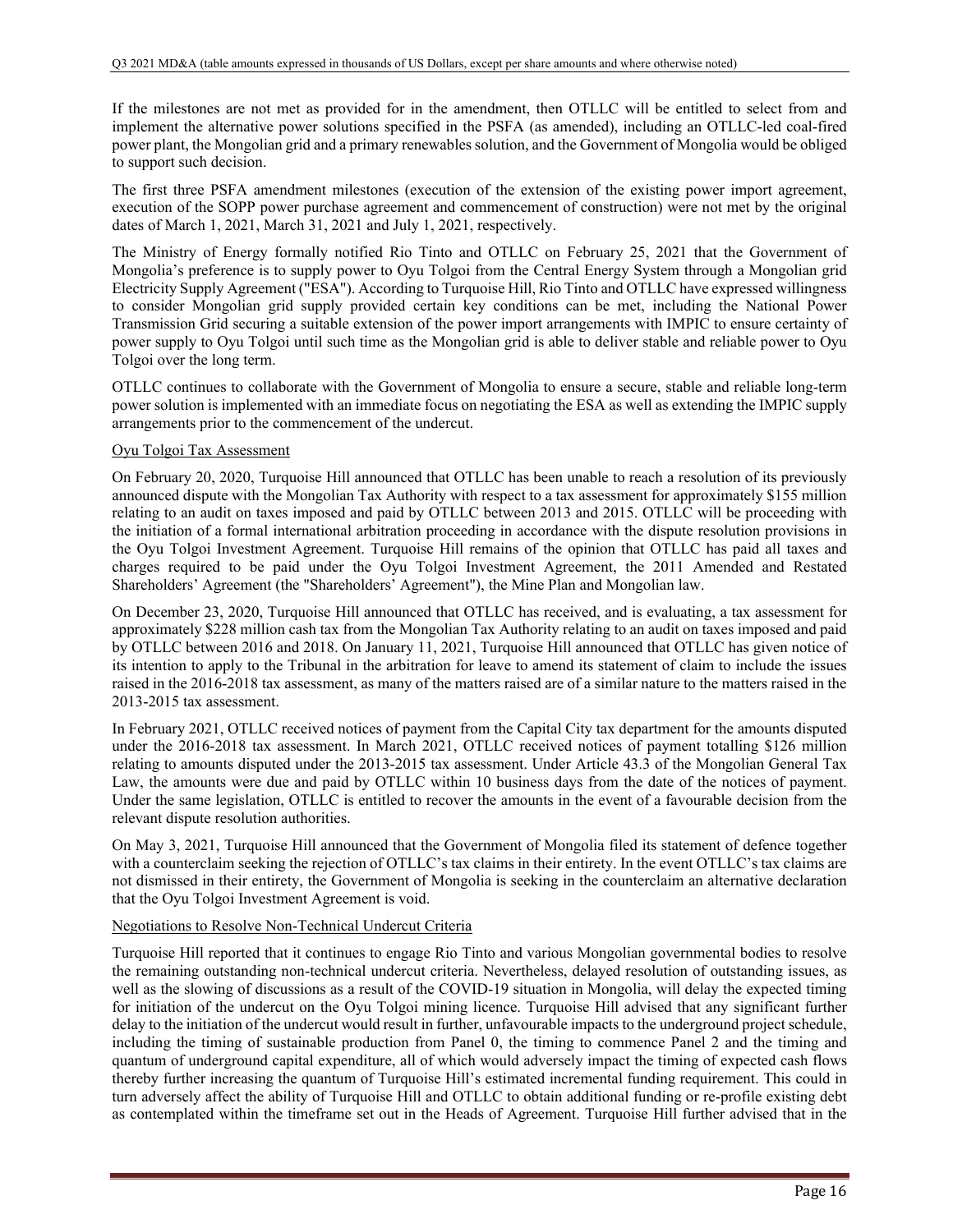event the necessary additional investment to progress underground development is not supported by all directors of the OTLLC board by the end of November 2021, OTLLC will be at risk of having to slow down further work on the underground development. Turquoise Hill remains committed to seeking resolution of outstanding issues and remains mobilized in Mongolia to continue discussions with the Government to progress timely resolution for the benefit of all stakeholders. Turquoise Hill reported that in conjunction with Rio Tinto, it recently tabled a proposal to the Government of Mongolia, which Turquoise Hill believes addresses all of the major outstanding issues while ensuring that OTLLC will continue to deliver compelling value to all partners.

## **Q3 2021 Review**

For the nine months ended September 30, 2021, Entrée expenses related to Mongolian operations consisted of costs in relation to the 2021 Technical Report and in-country administration expenses which were not significant.

# **BLUE ROSE JV – AUSTRALIA**

## **Summary**

Entrée has a 56.53% interest in the Blue Rose JV to explore for minerals other than iron ore on EL 6006, with Giralia Resources Pty Ltd, a subsidiary of Atlas Iron Pty Ltd (part of the Hancock Group of Companies), retaining a 43.47% interest. EL 6006, totalling 257 square kilometres, is located in the Olary Region of South Australia, 300 kilometres northeast of Adelaide and 130 kilometres west-southwest of Broken Hill.

The rights to explore for and develop iron ore on EL 6006 are held by Lodestone Mines Pty Ltd ("Lodestone"), which is also the licence holder. The Blue Rose JV partners were granted (a) the right to receive an additional payment(s) upon completion of an initial or subsequent iron ore resource estimate on EL 6006, to a maximum of A\$2 million in aggregate; and (b) a royalty equal to 0.65% of the free on board value of iron ore product extracted and recovered from EL 6006. An additional A\$285,000 must also be paid to the Blue Rose JV partners upon the commencement of commercial production.

The Braemar Iron Formation is the host rock to magnetite mineralisation on EL 6006. The Braemar Iron Formation is a meta-sedimentary iron siltstone, which is inherently soft. The mineralization within the Braemar Iron Formation forms a simple dipping tabular body with only minor faulting, folding and intrusives. Grades, thickness, dip, and outcropping geometry remain very consistent over kilometres of strike.

## **Q3 2021 Review**

Expenditures in Q3 2021 were minimal and related to administrative costs in Australia.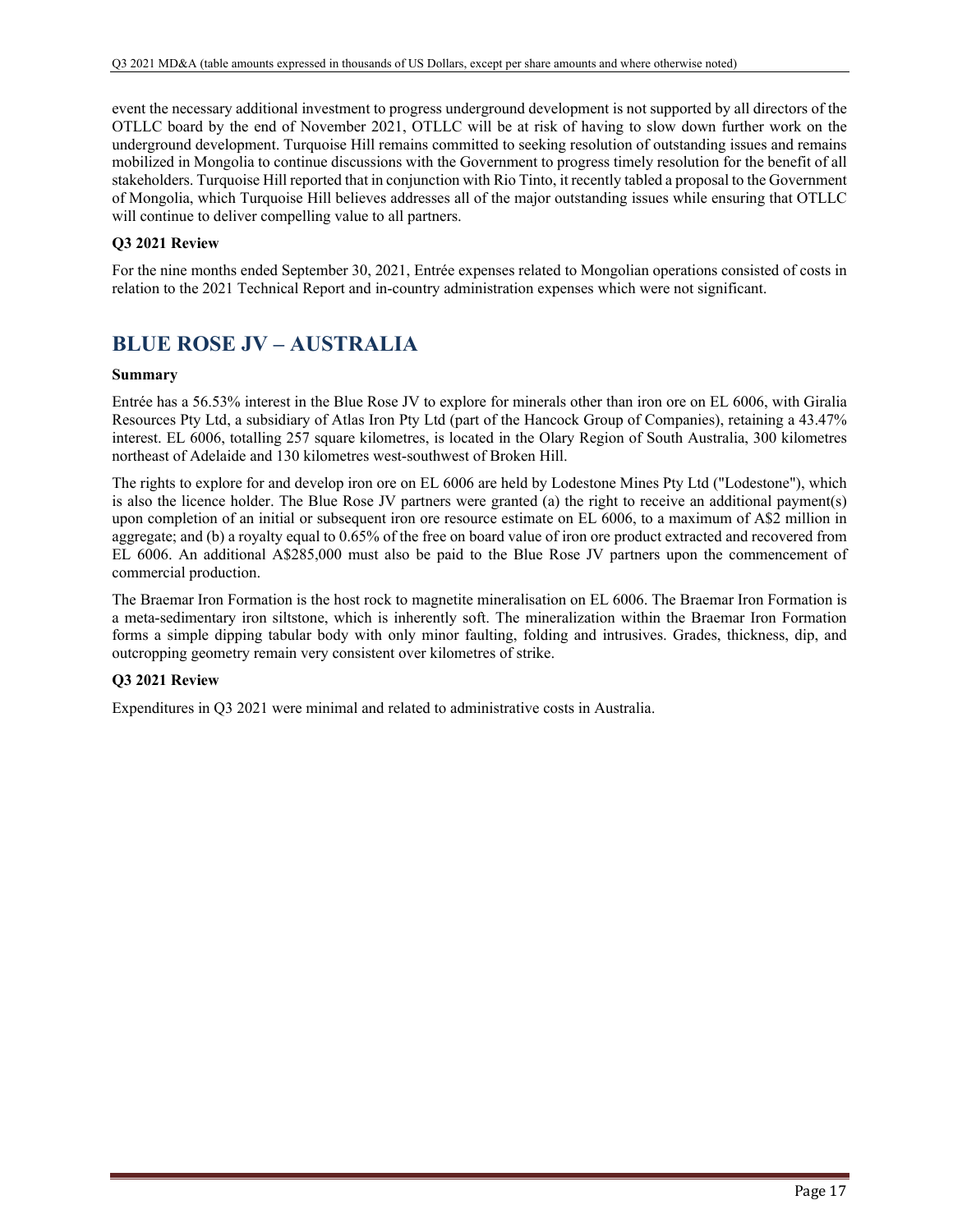# **SUMMARY OF CONSOLIDATED FINANCIAL OPERATING RESULTS**

## **Operating Results**

The Company's operating results for the three and nine months ended September 30 were:

|                                   |               | Three months ended September 30 |      |                |               | Nine months ended September 30 |              |         |  |
|-----------------------------------|---------------|---------------------------------|------|----------------|---------------|--------------------------------|--------------|---------|--|
|                                   |               | 2021                            |      | 2020           |               | 2021                           |              | 2020    |  |
| Expenses                          |               |                                 |      |                |               |                                |              |         |  |
| Project expenditures              | \$            | 169                             | \$   | 59             | \$            | 414                            | \$           | 173     |  |
| General and administrative        |               | 310                             |      | 286            |               | 1,093                          |              | 993     |  |
| Depreciation                      |               | 30                              |      | 25             |               | 87                             |              | 76      |  |
| Operating loss                    |               | 509                             |      | 370            |               | 1,594                          |              | 1,242   |  |
| Foreign exchange loss (gain)      |               | 210                             |      | (155)          |               | 16                             |              | 162     |  |
| Interest income                   |               | (5)                             |      | (15)           |               | (23)                           |              | (60)    |  |
| Interest expense                  |               | 88                              |      | 84             |               | 259                            |              | 253     |  |
| Loss from equity investee         |               | 41                              |      | 37             |               | 112                            |              | 126     |  |
| Finance costs                     |               | 3                               |      | 5              |               | 10                             |              | 15      |  |
| Deferred revenue finance costs    |               | 1,021                           |      | 869            |               | 2,995                          |              | 2,563   |  |
| Other                             |               | 9                               |      | $\blacksquare$ |               | 9                              |              |         |  |
| Loss for the period               |               | 1,876                           |      | 1,195          |               | 4,972                          |              | 4,301   |  |
| Other comprehensive loss (income) |               |                                 |      |                |               |                                |              |         |  |
| Foreign currency translation      |               | 1,497                           |      | 1,043          |               | (91)                           |              | (1,169) |  |
| Total comprehensive loss          | $\mathcal{S}$ | 3,373                           | \$   | 2,238          | $\mathcal{S}$ | 4,881                          | $\mathbb{S}$ | 3,132   |  |
| Net loss per common share         |               |                                 |      |                |               |                                |              |         |  |
| Basic and fully diluted           | $\$$          | (0.01)                          | $\$$ | (0.01)         | \$            | (0.03)                         | \$           | (0.02)  |  |
| Total assets                      | $\$$          | 7,311                           | \$   | 8,049          | \$            | 7,311                          | \$           | 8,049   |  |
| Total non-current liabilities     | \$            | 61,220                          | \$   | 54,749         | \$            | 61,220                         | \$           | 54,749  |  |

## Operating Loss:

During the three months ended September 30, 2021, the Company's operating loss was \$0.5 million compared to an operating loss of \$0.4 million for the three months ended September 30, 2020.

Project expenditures in Q3 2021 were higher compared to Q3 2020 due to expenses in 2021 relating to the 2021 Technical Report and professional fees related to advancing potential amendments to the Entrée/Oyu Tolgoi JVA.

General and administration expenditures in Q3 2021 were higher than Q3 2020 due to cost impacts in relation to the strengthening of the C\$ against the US dollar.

Depreciation costs were consistent in Q3 2021 compared to Q3 2020.

Holding costs on all other properties were insignificant.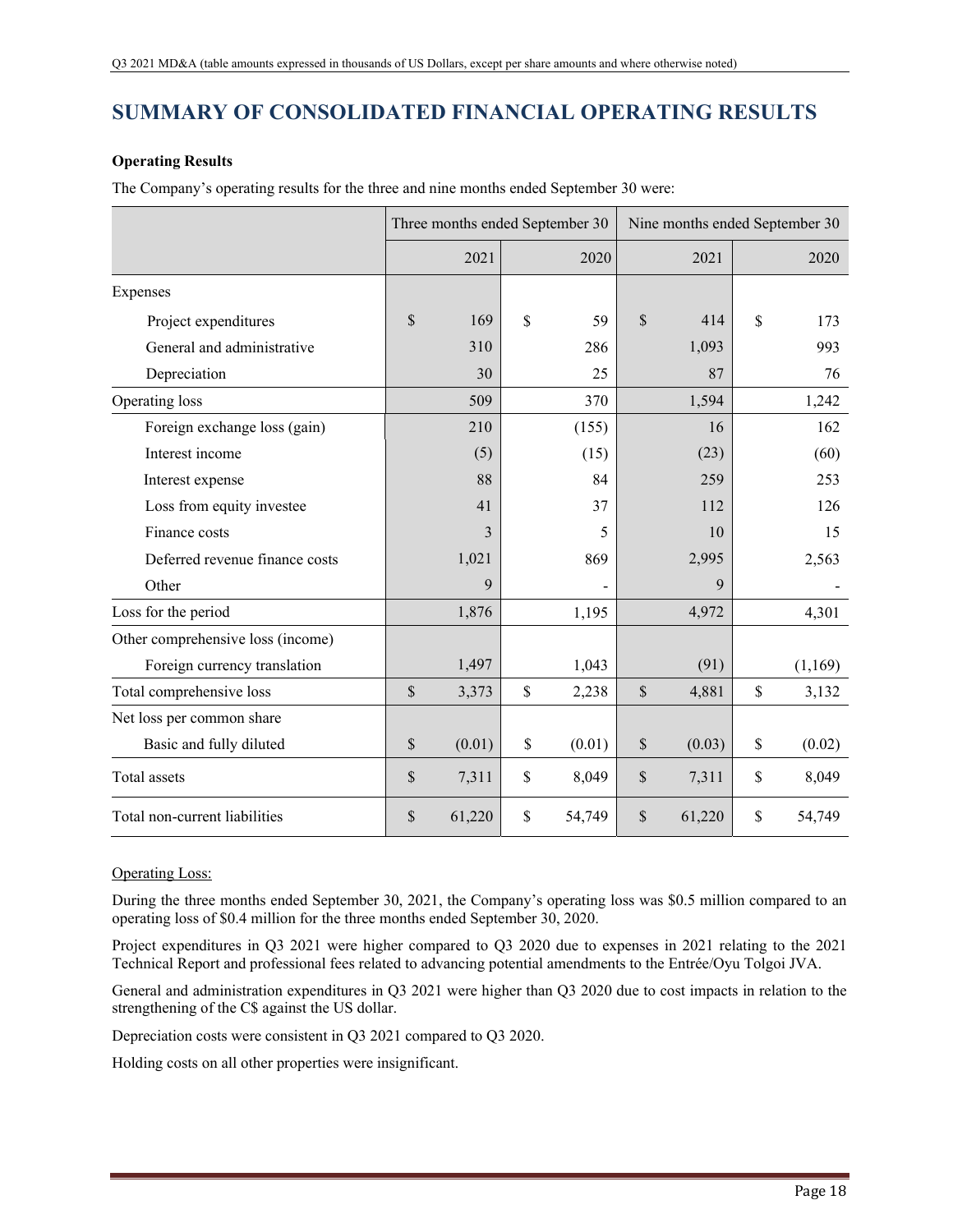### Non-operating Items:

The foreign exchange loss in Q3 2021 was primarily the result of movements between the C\$ and US dollar as the Company holds its cash in both currencies and the loan payable is denominated in US dollars.

Interest expense was primarily related to the loan payable to OTLLC pursuant to the Entrée/Oyu Tolgoi JVA and is subject to a variable interest rate.

The amount recognized as a loss from equity investee is related to exploration costs on the Entrée/Oyu Tolgoi JV Property.

Deferred revenue finance costs are related to recording the non-cash finance costs associated with the deferred revenue balance, specifically the Sandstorm stream.

The total assets as at September 30, 2021 were lower than at September 30, 2020 due to a lower cash balance from operating activities. Total non-current liabilities have increased since September 30, 2020 due to recording the noncash deferred revenue finance costs each quarter.

|                                | Q3 21    | Q <sub>2</sub> 21        | Q1 21                    | Q4 20               | Q3 20    | Q <sub>2</sub> 2 <sub>0</sub> | Q1 20    | Q4 19               |
|--------------------------------|----------|--------------------------|--------------------------|---------------------|----------|-------------------------------|----------|---------------------|
| Project expenditures           | 169<br>S | $\mathcal{S}$<br>158     | 87<br>\$                 | $\mathcal{S}$<br>41 | \$<br>59 | $\mathcal{S}$<br>80           | \$<br>34 | $\mathcal{S}$<br>39 |
| General and administrative     | 310      | 444                      | 339                      | 437                 | 286      | 387                           | 320      | 402                 |
| Share-based compensation       |          | $\overline{\phantom{a}}$ | $\overline{\phantom{0}}$ | 538                 |          |                               |          | 339                 |
| Depreciation                   | 30       | 27                       | 30                       | 22                  | 25       | 25                            | 26       | 25                  |
| Operating loss                 | 509      | 629                      | 456                      | 1,038               | 370      | 492                           | 380      | 805                 |
| Foreign exchange (gain) loss   | 210      | (101)                    | (93)                     | (358)               | (155)    | (315)                         | 632      | (137)               |
| Interest expense, net          | 92       | 76                       | 77                       | 65                  | 69       | 61                            | 63       | 50                  |
| Loss from equity investee      | 41       | 36                       | 35                       | 60                  | 37       | 35                            | 54       | 96                  |
| Deferred revenue finance costs | 1,021    | 1,006                    | 968                      | 890                 | 869      | 861                           | 833      | 837                 |
| Finance costs                  | 3        | 3                        | 4                        | $\overline{4}$      | 5        | 5                             | 5        | 6                   |
| Net loss                       | \$1,876  | \$1,649                  | \$1,447                  | \$1,699             | \$1,195  | \$1,139                       | \$1,967  | \$1,657             |
| Basic/diluted loss per share   | \$(0.01) | \$(0.01)                 | \$(0.01)                 | \$ (0.01)           | \$(0.01) | \$(0.01)                      | \$(0.01) | \$ (0.01)           |
| USD:CAD FX Rate $^{(1)}$       | 1.2741   | 1.2394                   | 1.2575                   | 1.2732              | 1.3339   | 1.3628                        | 1.4187   | 1.2988              |

## *Quarterly Financial Data – 2 year historic trend*

1. USD:CAD foreign exchange rate was the quarter ended rate per the Bank of Canada.

Project expenditures in Q3 2021 and Q2 2021 were higher compared to prior quarters due to expenses relating to the 2021 Technical Report and to professional fees related to advancing potential amendments to the Entrée/Oyu Tolgoi JVA.

General and administrative expenses in Q3 2021 were consistent to prior quarters. In Q2 2021 and Q4 2020, expenses were higher due mainly to compensation costs.

Share-based compensation expenditures in Q4 2020 included option and deferred share unit ("DSU") grants and Q4 2019 included option grants.

Interest expense, net, consists of accrued interest on the OTLLC loan payable, partially offset by interest income earned on invested cash.

The loss from equity investee was related to the Entrée/Oyu Tolgoi JV Property and fluctuations are due to exploration activity and foreign exchange changes.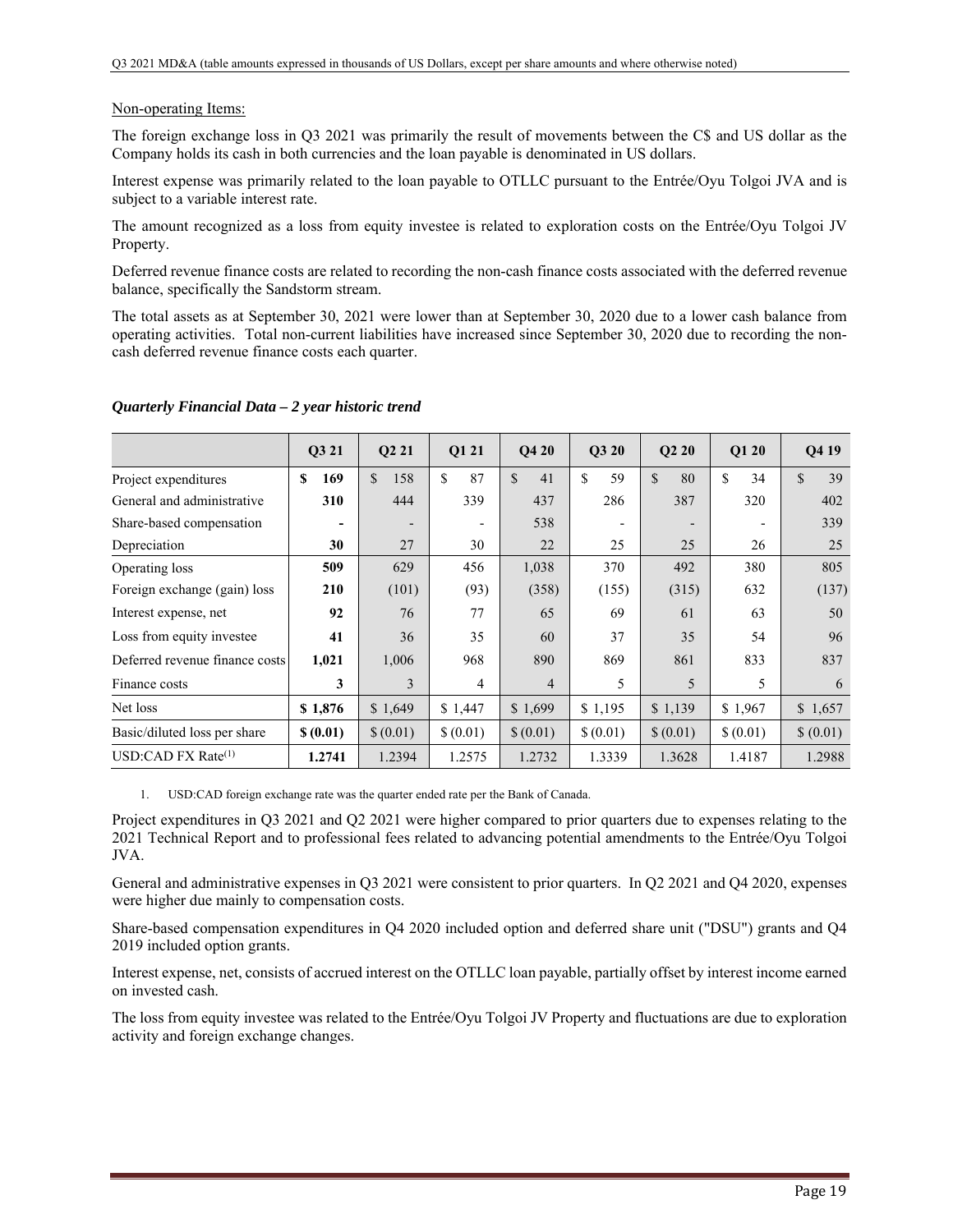|                                                       | Three months ended<br><b>September 30</b> |        |    |        | Nine months ended<br>September 30 |          |    |         |
|-------------------------------------------------------|-------------------------------------------|--------|----|--------|-----------------------------------|----------|----|---------|
|                                                       |                                           | 2021   |    | 2020   |                                   | 2021     |    | 2020    |
| Cash flows used in operating activities               |                                           |        |    |        |                                   |          |    |         |
| - Before changes in non-cash working capital<br>items | \$                                        | (464)  | \$ | (310)  | S                                 | (1, 488) | \$ | (1,171) |
| - After changes in non-cash working capital items     |                                           | (679)  |    | (296)  |                                   | (1, 447) |    | (1,088) |
| Cash flows from financing activities                  |                                           | 136    |    | 3,196  |                                   | 892      |    | 3,151   |
| Cash flows used in investing activities               |                                           | (1)    |    | ٠      |                                   | (33)     |    |         |
| Net cash (outflows) inflows                           |                                           | (544)  |    | 2,900  |                                   | (588)    |    | 2,063   |
| Effect of exchange rate changes on cash               |                                           | (143)  |    | (44)   |                                   | (4)      |    | (41)    |
| Cash balance                                          | \$                                        | 6,668  | \$ | 7,402  | $\mathbf{\$}$                     | 6,668    | S  | 7,402   |
| Cash flows used in operating activities per share     |                                           |        |    |        |                                   |          |    |         |
| - Before changes in non-cash working capital<br>items | \$                                        | (0.00) | \$ | (0.00) | <b>S</b>                          | (0.01)   | \$ | (0.01)  |
| - After changes in non-cash working capital items     | S                                         | (0.00) | \$ | (0.00) | <sup>\$</sup>                     | (0.01)   | \$ | (0.01)  |

# **LIQUIDITY AND CAPITAL RESOURCES**

Cash flows before changes in non-cash working capital items in Q3 2021 were higher than the same period in 2020 due to costs associated with professional fee expenses.

Cash flows from financing activities in Q3 2021 were due to funds received from warrant exercises. Cash flows from financing activities in Q3 2020 were due to funds received from a private placement.

Cash flows used in investing activities were immaterial in both Q3 2021 and Q3 2020.

The Company is an exploration stage company and has not generated positive cash flows from its operations. As a result, the Company has been dependent on equity and production-based financings for additional funding. Working capital on hand at September 30, 2021 was approximately \$6.7 million. Management believes it has adequate financial resources to satisfy its obligations over the next 12-month period and beyond. The Company does not currently anticipate the need for additional funding during this time.

## **Loan Payable to Oyu Tolgoi LLC**

Under the terms of the Entrée/Oyu Tolgoi JVA, the Company has elected to have OTLLC contribute funds to approved joint venture programs and budgets on the Company's behalf, each such contribution to be treated as a non-recourse loan. Interest on each loan advance shall accrue at an annual rate equal to OTLLC's actual cost of capital or the prime rate of the Royal Bank of Canada, plus two percent (2%) per annum, whichever is less, as at the date of the advance. The loan will be repayable by the Company monthly from ninety percent (90%) of the Company's share of available cash flow from the Entrée/Oyu Tolgoi JV. In the absence of available cash flow, the loan will not be repayable. The loan is not expected to be repaid within one year.

## **Contractual Obligations**

As at September 30, 2021, the Company had the following contractual obligations outstanding:

|                   | <b>Total</b> | Less than 1 year | $1 - 3$ vears |  |  |  | 3-5 years   More than 5 years |  |
|-------------------|--------------|------------------|---------------|--|--|--|-------------------------------|--|
| Lease commitments |              |                  |               |  |  |  |                               |  |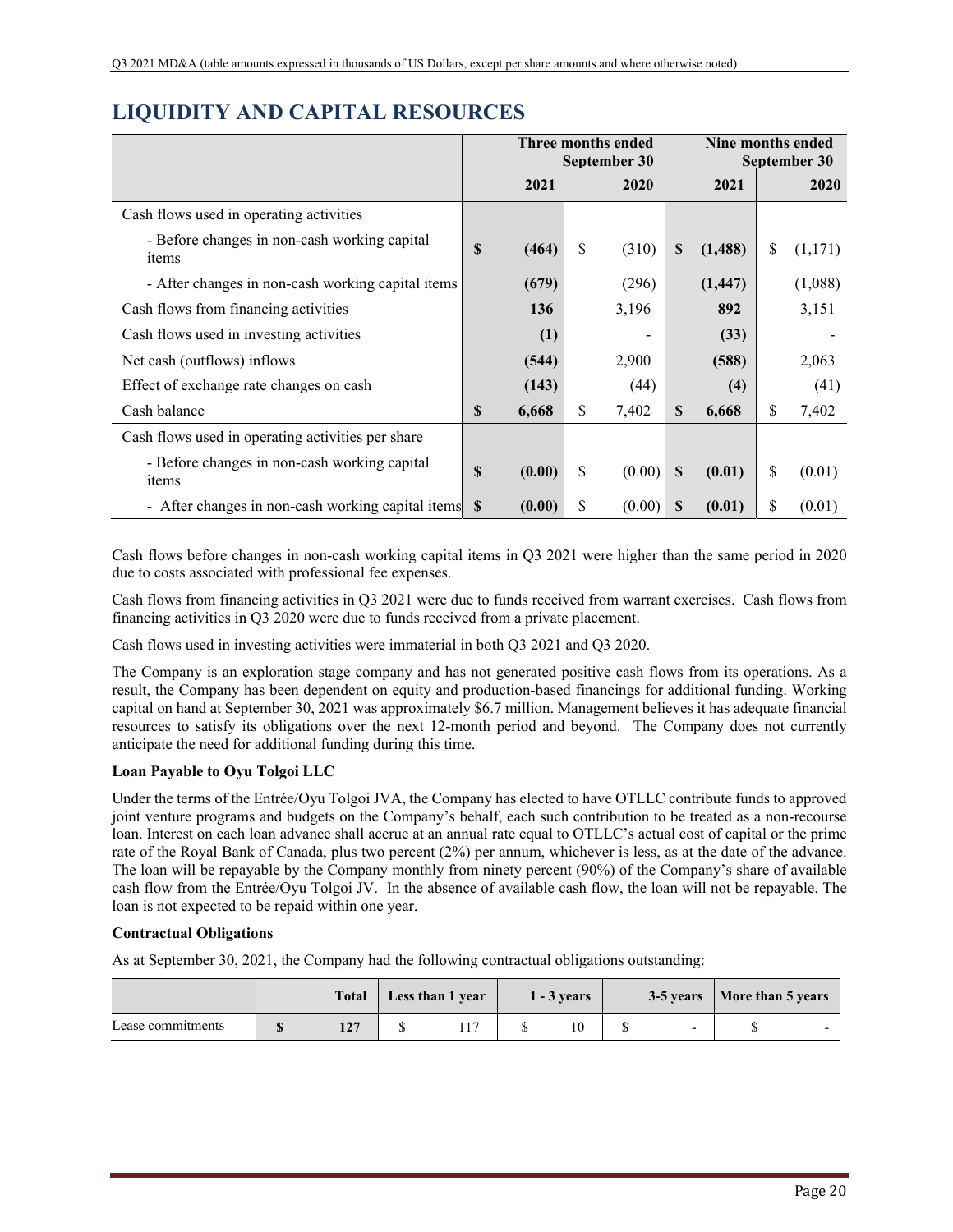# **SHAREHOLDERS' DEFICIENCY**

The Company's authorized share capital consists of unlimited common shares without par value.

At September 30, 2021, the Company had 189,553,927 shares issued and outstanding and at the date of this MD&A, the Company had 190,812,587 shares issued and outstanding.

## **Share Purchase Warrants**

As at September 30, 2021, the Company had 12,294,224 share purchase warrants outstanding and at the date of this MD&A, the Company had 11,599,981 share purchase warrants outstanding.

|  |  |  | The following share purchase warrants were outstanding as at the date of this report: |  |  |
|--|--|--|---------------------------------------------------------------------------------------|--|--|
|  |  |  |                                                                                       |  |  |

| Number of share purchase<br>warrants $(000's)$ | <b>Exercise price per share</b><br>purchase warrant<br>C\$ | <b>Expiry date</b> |
|------------------------------------------------|------------------------------------------------------------|--------------------|
| 5,851                                          | 0.55                                                       | January 10, 2022   |
| 610                                            | 0.55                                                       | January 12, 2022   |
| 5,139                                          | 0.60                                                       | September 14, 2023 |
| 11,600                                         |                                                            |                    |

## **Stock Option Plan**

As at September 30, 2021, the Company had 9,180,000 stock options outstanding and exercisable and at the date of this MD&A, the Company had 8,380,000 stock options outstanding and exercisable.

| Number of share options (000's) | <b>Exercise price per share</b> | <b>Expiry date</b> |
|---------------------------------|---------------------------------|--------------------|
|                                 | $\mathbf{C}\mathbf{S}$          |                    |
| 200                             | 0.36                            | Nov 2021           |
| 1,850                           | $0.52 - 0.62$                   | $May - Oct 2022$   |
| 2,225                           | $0.55 - 0.63$                   | $Feb - Dec 2023$   |
| 2,220                           | 0.365                           | Dec 2024           |
| 1,885                           | 0.51                            | Dec 2025           |
| 8,380                           |                                 |                    |

The following is a summary of stock options outstanding as at the date of this report:

## **Deferred share units (DSU)**

DSUs are granted to the Company's directors and executives as a part of compensation under the terms of the Company's Deferred Share Unit Plan (the "DSU Plan"). Typically, DSUs vest when certain conditions as stated in the DSU Plan are met, except in the event of an earlier change of control, in which case, the DSUs will vest fully upon such change of control.

As at September 30, 2021, the Company has granted a total of 450,000 DSUs to the Company's directors and executives, which were all granted in 2020 (the "2020 Grants"). Each vested DSU entitles the holder to receive one common share of the Company or a cash payment equivalent to the closing price of one common share of the Company on the TSX on the last trading day preceding the DSU's redemption date. Subsequent to shareholder approval of the DSU Plan and ratification of the 2020 Grants at the Company's annual general meeting on June 10, 2021, the TSX's final acceptance of the DSU Plan was received on June 18, 2021, which is the date the 2020 Grants are considered to be fully vested.

As at September 30, 2021, no DSUs have been redeemed.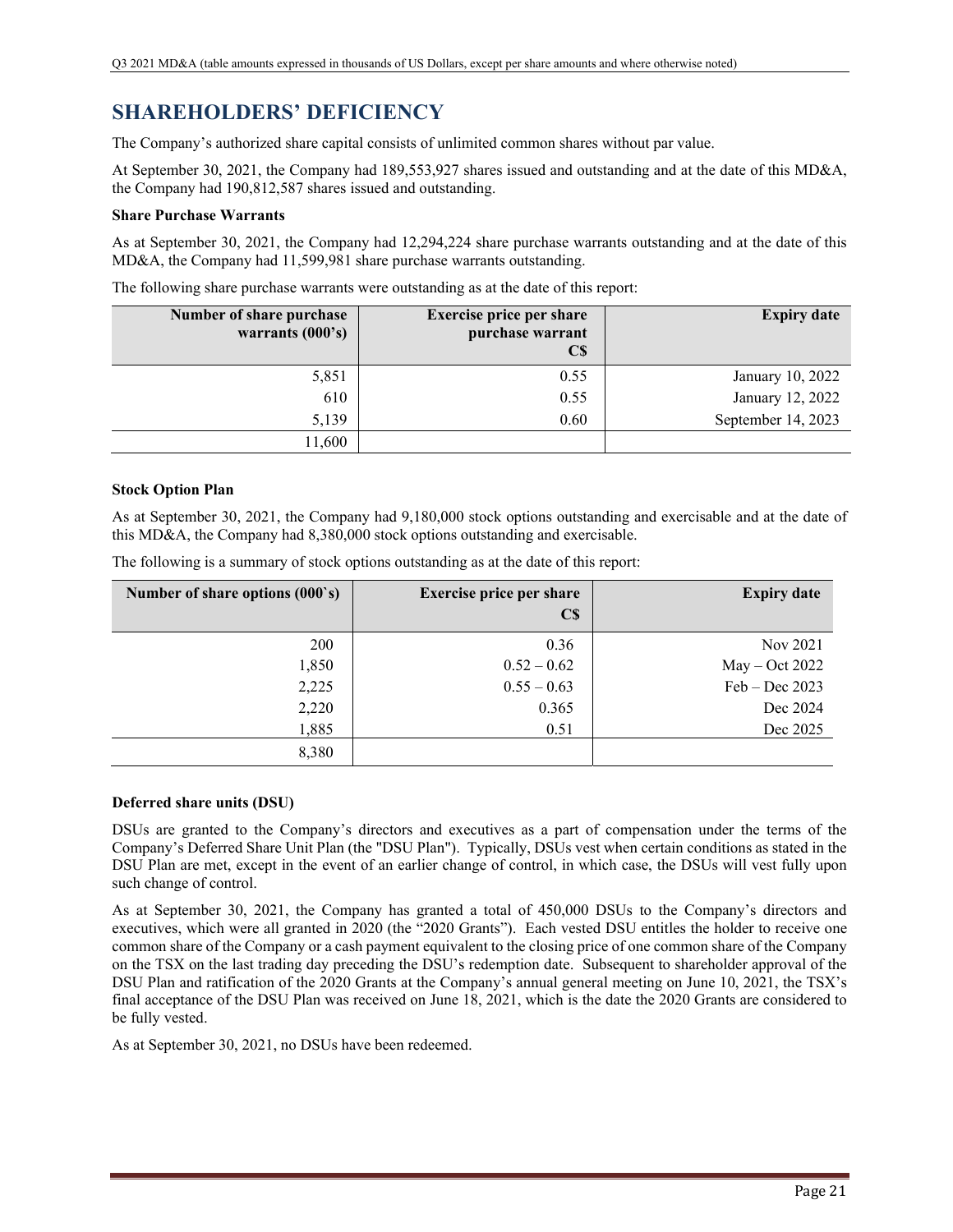# **DEFERRED REVENUE - SANDSTORM**

The Company has an agreement to use future payments that it receives from its mineral property interests to purchase and deliver gold, silver and copper credits to Sandstorm (the "Sandstorm Agreement").

Under the terms of the Sandstorm Agreement, Sandstorm provided the Company with a net deposit of C\$30.9 million (the "Deposit") in exchange for the future delivery of gold, silver and copper credits equivalent to:

- 28.1% of Entrée's share of gold and silver, and 2.1% of Entrée's share of copper, produced from the Shivee Tolgoi mining licence (excluding the Shivee West Property); and
- 21.3% of Entrée's share of gold and silver, and 2.1% of Entrée's share of copper, produced from the Javhlant mining licence.

Upon the delivery of metal credits, Sandstorm will make a cash payment to the Company equal to the lesser of the prevailing market price and \$220 per ounce of gold, \$5 per ounce of silver and \$0.50 per pound of copper (subject to inflation adjustments). After approximately 8.6 million ounces of gold, 40.3 million ounces of silver and 9.1 billion pounds of copper have been produced from the entire Entrée/Oyu Tolgoi JV Property (as currently defined) the cash payment will be increased to the lesser of the prevailing market price and \$500 per ounce of gold, \$10 per ounce of silver and \$1.10 per pound of copper (subject to inflation adjustments). To the extent that the prevailing market price is greater than the amount of the cash payment, the difference between the two will be credited against the Deposit.

The Deposit has been accounted for as deferred revenue on the statement of financial position and is subject to foreign currency fluctuations upon conversion to US dollars at each reporting period. The Deposit contains a significant financing component and, as such, the Company recognizes a financing charge at each reporting period and grosses up the deferred revenue balance to recognize the significant financing element that is part of this contract at a discount rate of 8%.

This arrangement does not require the delivery of actual metal, and the Company may use revenue from any of its assets to purchase the requisite amount of metal credits.

Further information in relation to the Sandstorm Agreement is available in the Company's AIF dated March 31, 2021.

# **OTHER DISCLOSURES**

## *Off-Balance Sheet Arrangements*

Entrée has no off-balance sheet arrangements except for the contractual obligation noted above.

## *Related Party Transactions*

The Company's related parties include key management personnel and directors. Direct remuneration paid to the Company's directors and key management personnel during the three and nine months ended September 30, 2021 and 2020 are as follows:

|                       | <b>Three months ended September 30</b> Nine months ended September 30 |      |  |      |  |      |  |      |  |  |
|-----------------------|-----------------------------------------------------------------------|------|--|------|--|------|--|------|--|--|
|                       |                                                                       | 2021 |  | 2020 |  | 2021 |  | 2020 |  |  |
| Directors' fees       |                                                                       | 42   |  | 42   |  | 127  |  | 118  |  |  |
| Salaries and benefits |                                                                       | 177  |  | 144  |  | 555  |  | 422  |  |  |

As of September 30, 2021, included in the accounts payable and accrued liabilities balance on the condensed consolidated interim statement of financial position is \$0.0 million (December 31, 2020 - \$0.0 million) due to the Company's directors and key management personnel.

Upon a change of control of the Company, amounts totaling \$1.2 million (December 31, 2020 - \$1.1 million) may become payable to certain officers and management personnel of the Company.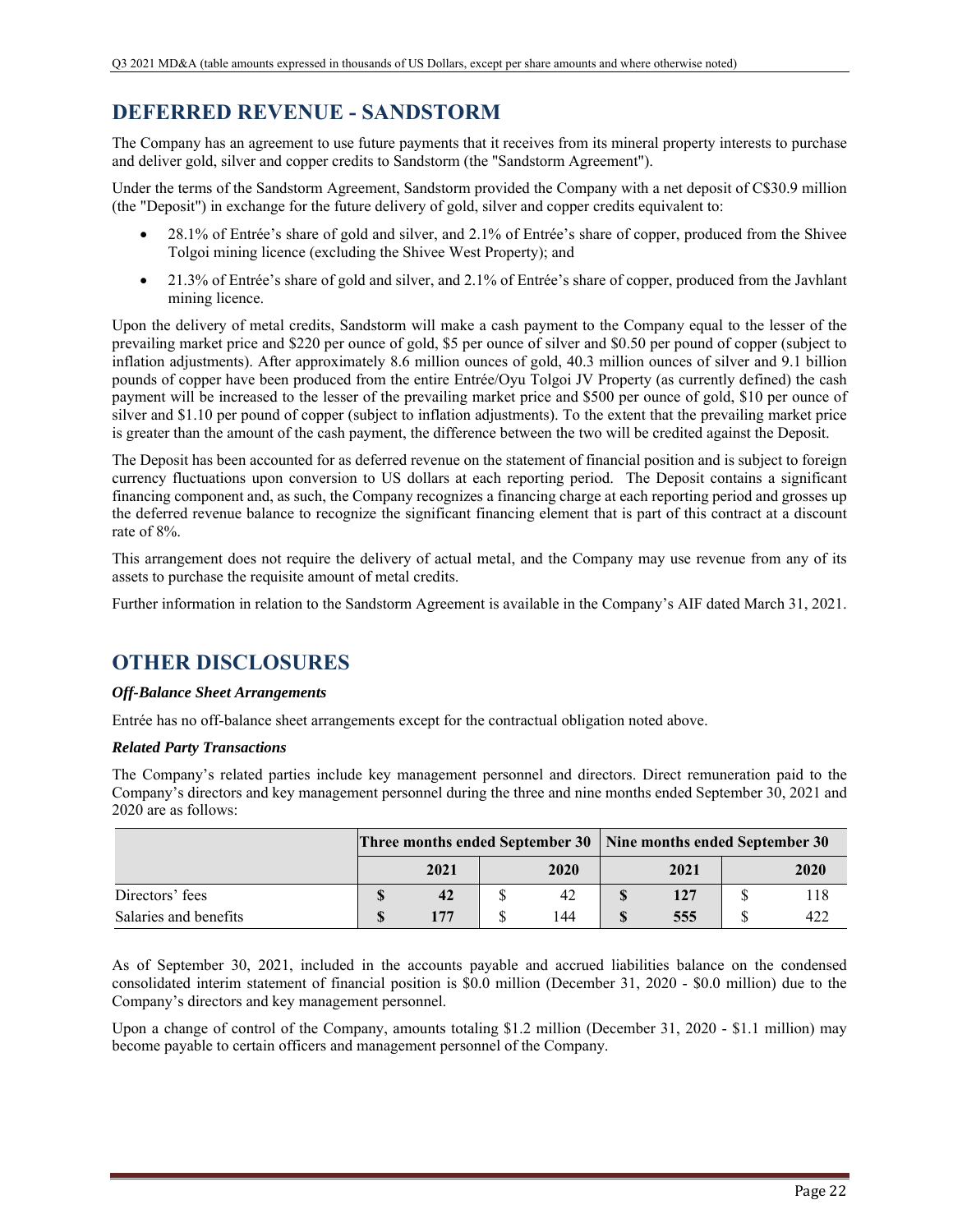## *Financial Instruments*

*a) Fair value classification of financial instruments* 

The fair value hierarchy establishes three levels to classify the inputs to valuation techniques used to measure fair value. Level 1 inputs are quoted prices (unadjusted) in active markets for identical assets or liabilities. Level 2 inputs are other than quoted prices included in Level 1 that are observable for the asset or liability, either directly (prices) or indirectly (derived from prices). Level 3 inputs are for the assets or liabilities that are not based on observable market data (unobservable inputs).

The Company's financial instruments consist of cash and cash equivalents, receivables, deposits, accounts payable and accrued liabilities, loan payable and lease liabilities.

The carrying values of receivables and accounts payable and accrued liabilities approximate their fair value due to their short terms to maturity. Cash and cash equivalents are measured at fair value using Level 1 inputs.

The following table summarizes the classification and carrying values of the Company's financial instruments at September 30, 2021:

| <b>September 30, 2021</b> |   | <b>FVTPL</b>             | <b>Amortized cost</b><br>(financial<br>assets) | cost (financial | Amortized<br>liabilities) | <b>Total</b> |       |
|---------------------------|---|--------------------------|------------------------------------------------|-----------------|---------------------------|--------------|-------|
| <b>Financial assets</b>   |   |                          |                                                |                 |                           |              |       |
| Cash and cash equivalents | S | 6,668                    |                                                |                 | -                         | \$           | 6,668 |
| Receivables               |   |                          | 32                                             |                 | -                         |              | 32    |
| Deposits                  |   | $\overline{\phantom{a}}$ | 12                                             |                 | $\overline{\phantom{0}}$  |              | 12    |
| Total financial assets    |   | 6,668                    | 44                                             |                 |                           |              | 6,712 |

## **Financial liabilities**

| Accounts payable and accrued<br>liabilities | $\overline{\phantom{a}}$ | $\overline{\phantom{0}}$ | 88              | 88     |
|---------------------------------------------|--------------------------|--------------------------|-----------------|--------|
| Lease liabilities                           | $\overline{\phantom{a}}$ | -                        | 12 <sup>7</sup> | 127    |
| Loan payable                                | -                        | -                        | 10,067          | 10,067 |
| Total financial liabilities                 | $\overline{\phantom{0}}$ | $\overline{\phantom{0}}$ | 10.282          | 10,282 |

## **CRITICAL ACCOUNTING ESTIMATES, RISKS AND UNCERTAINTIES**

The preparation of condensed consolidated interim financial statements in conformity with IFRS requires management to make estimates and assumptions that affect the amounts reported in the condensed consolidated interim financial statements and accompanying notes. Actual results could differ materially from those estimates.

Measurement of the Company's assets and liabilities is subject to risks and uncertainties, including those related to reserve and resource estimates; title to mineral properties; future commodity prices; costs of future production; future costs of restoration provisions; changes in government legislation and regulations; future income tax amounts; the availability of financing; and various operational factors. The Company's estimates identified as being critical are substantially unchanged from those disclosed in the MD&A for the year ended December 31, 2020.

Entrée is a mineral exploration and development company and is exposed to a number of risks and uncertainties due to the nature of the industry in which it operates and the present state of development of its business and the foreign jurisdictions in which it carries on business. The material risks and uncertainties affecting Entrée, their potential impact, and the Company`s principal risk-management strategies are substantially unchanged from those disclosed in its MD&A for the year ended December 31, 2020 and in its AIF dated March 31, 2021 in respect of such period, both of which are available on SEDAR at www.sedar.com, EDGAR at www.sec.gov and on the Company's website at www.EntreeResourcesLtd.com.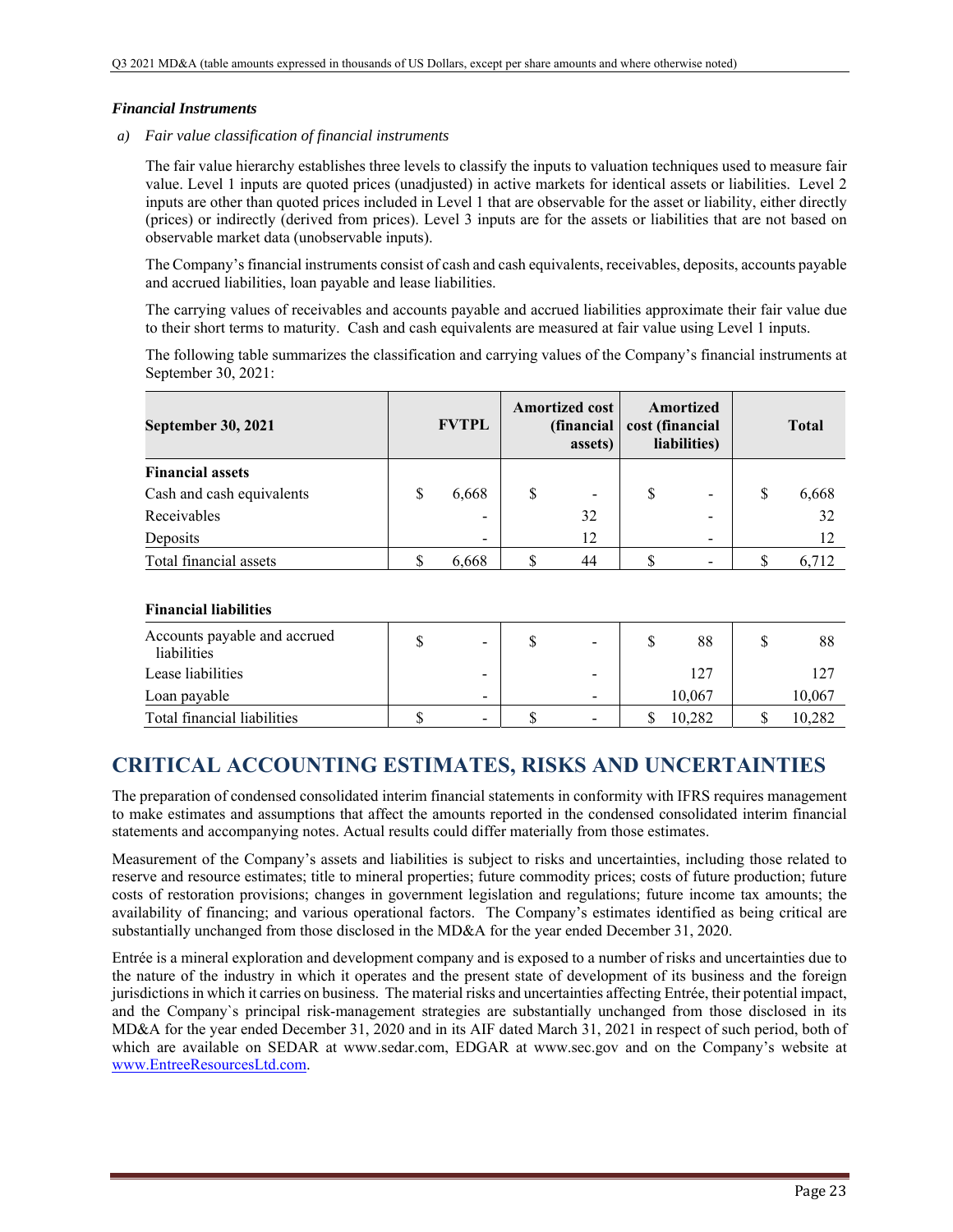# **INTERNAL CONTROL OVER FINANCIAL REPORTING**

Management is responsible for designing internal control over financial reporting, to provide reasonable assurance regarding the reliability of financial reporting and the preparation of financial statements for external purposes in accordance with IFRS. No change in the Company's internal control over financial reporting occurred during the period beginning on July 1, 2021 and ended on September 30, 2021 that has materially affected, or is reasonably likely to materially affect, the Company's internal control over financial reporting.

# **NON-IFRS PERFORMANCE MEASUREMENT**

Non-IFRS Performance Measurement: "Cash costs after credits" (C1) and all-in sustaining cost (ASIC) are non-IFRS performance measurements. These performance measurements are included because these statistics are widely accepted as the standard of reporting cash costs of production in North America. These performance measurements do not have a meaning within IFRS and, therefore, amounts presented may not be comparable to similar data presented by other mining companies. These performance measurements should not be considered in isolation as a substitute for measures of performance in accordance with IFRS.

# **FORWARD LOOKING STATEMENTS**

This MD&A contains forward-looking statements within the meaning of the United States Private Securities Litigation Reform Act of 1995 and forward-looking information within the meaning of applicable Canadian securities laws.

Forward-looking statements include, but are not limited to, statements with respect to corporate strategies and plans; requirements for additional capital; uses of funds and projected expenditures; the expectations set out in OTFS20 and the 2021 Technical Report on the Company's interest in the Entrée/Oyu Tolgoi JV Property; timing and status of Oyu Tolgoi underground development; the mine design for Hugo North Lift 1 Panel 0 and the related cost and production schedule implications; the re-design studies for Panels 1 and 2 of Hugo North (including Hugo North Extension) Lift 1 and the possible outcomes, content and timing thereof; timing and amount of production from Lift 1 of the Entrée/Oyu Tolgoi JV Property, potential production delays and the impact of any delays on the Company's cash flows, expected copper and gold grades, liquidity, funding requirements and planning; future commodity prices; the potential impact of COVID-19 on Oyu Tolgoi underground development and the Company's business, operations and financial condition; the estimation of mineral reserves and resources; projected mining and process recovery rates; estimates of capital and operating costs, mill throughput, cash flows and mine life; capital, financing and project development risk; mining dilution; discussions with the Government of Mongolia, Rio Tinto, OTLLC and Turquoise Hill on a range of issues including Entrée's interest in the Entrée/Oyu Tolgoi JV Property, the Shivee Tolgoi and Javhlant mining licences and certain material agreements; potential actions by the Government of Mongolia with respect to the Shivee Tolgoi and Javhlant mining licences and Entrée's interest in the Entrée/Oyu Tolgoi JV Property; the potential for Entrée to be included in or otherwise receive the benefits of the Oyu Tolgoi Investment Agreement or another similar agreement; the potential for the Government of Mongolia to seek to directly or indirectly invest in Entrée's interest in the Hugo North Extension and Heruga deposits; the potential application of the Government of Mongolia's Resolution 81, Resolution 140 and Resolution 175 to the Shivee Tolgoi and Javhlant licences; potential size of a mineralized zone; potential expansion of mineralization; potential discovery of new mineralized zones; potential metallurgical recoveries and grades; plans for future exploration and/or development programs and budgets; permitting time lines; anticipated business activities; proposed acquisitions and dispositions of assets; and future financial performance.

In certain cases, forward-looking statements and information can be identified by words such as "plans", "expects" or "does not expect", "is expected", "budgeted", "scheduled", "estimates", "forecasts", "intends", "anticipates", or "does not anticipate" or "believes" or variations of such words and phrases or statements that certain actions, events or results "may", "could", "would", "might", "will be taken", "occur" or "be achieved". While the Company has based these forward-looking statements on its expectations about future events as at the date that such statements were prepared, the statements are not a guarantee of Entrée's future performance and are based on numerous assumptions regarding present and future business strategies, the correct interpretation of agreements, laws and regulations, local and global economic conditions and negotiations and the environment in which Entrée will operate in the future, including commodity prices, projected grades, projected dilution, anticipated capital and operating costs, anticipated future production and cash flows, the anticipated location of certain infrastructure and sequence of mining within and across panel boundaries, the construction and continued development of the Oyu Tolgoi underground mine and the status of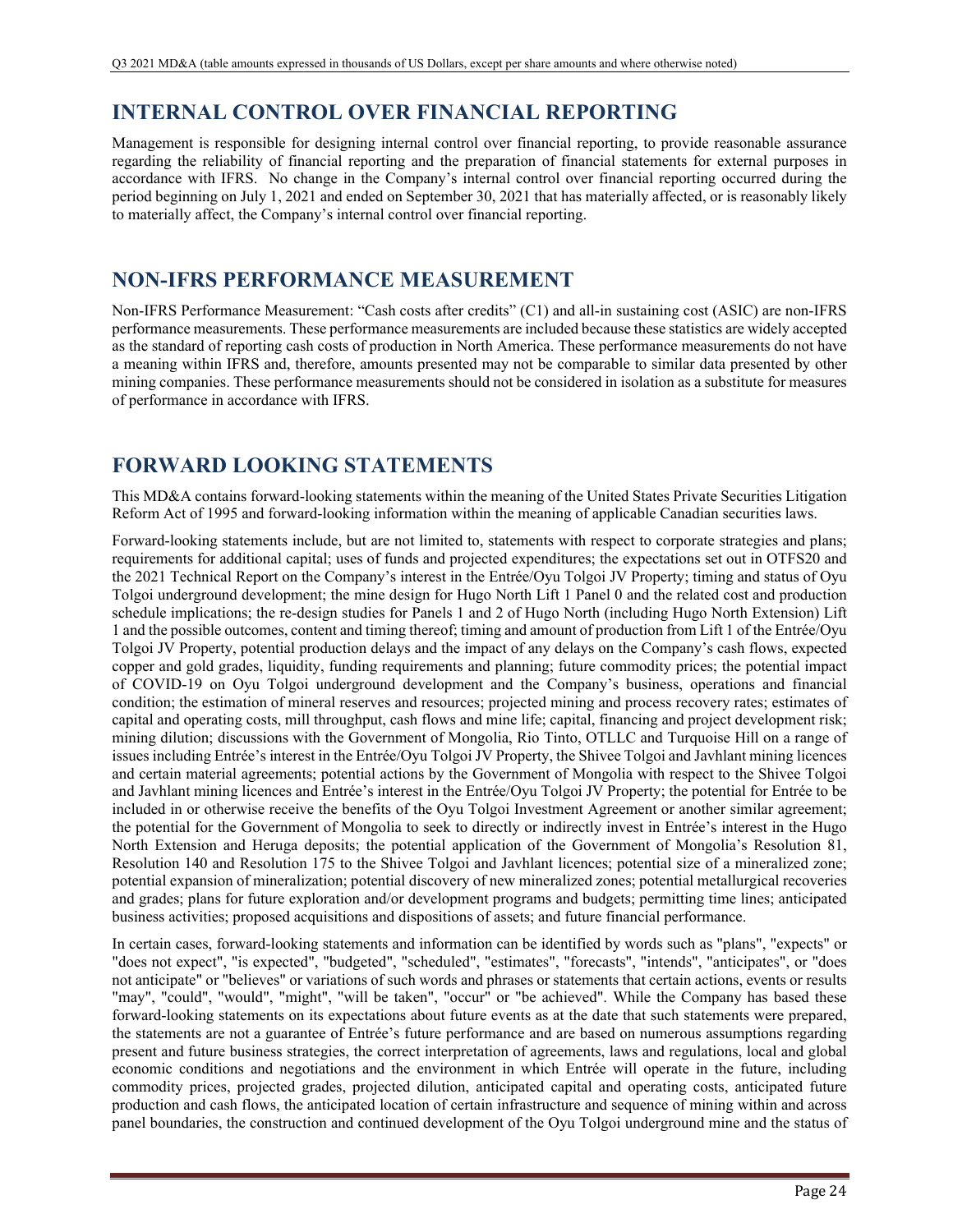Entrée's relationship and interaction with the Government of Mongolia, OTLLC, Rio Tinto and Turquoise Hill. With respect to the construction and continued development of the Oyu Tolgoi underground mine, important risks, uncertainties and factors which could cause actual results to differ materially from future results expressed or implied by such forward-looking statements and information include, amongst others, the timing and cost of the construction and expansion of mining and processing facilities; the timing and availability of a long term domestic power source for Oyu Tolgoi (or the availability of financing for OTLLC or the Government of Mongolia to construct such a source); the willingness of third parties to extend existing power arrangements; the potential impact of COVID-19, including any restrictions imposed by health and governmental authorities relating thereto; the implementation and successful execution of the funding plan that is the subject of the Heads of Agreement and the amount of any additional future funding gap to complete the Oyu Tolgoi underground project and the amount and potential sources of additional funding required therefor, all as contemplated by the Heads of Agreement, as well as potential delays in the ability of Turquoise Hill and OTLLC to proceed with the funding elements contemplated by the Heads of Agreement as a result of delays in approving or non-approval of additional investment by the OTLLC board; the timing and ultimate resolution of certain non-technical undercut criteria; the impact of changes in, changes in interpretation to or changes in enforcement of, laws, regulations and government practises in Mongolia; delays, and the costs which would result from delays, in the development of the underground mine; the status of the relationship and interactions and discussions between OTLLC, Rio Tinto and Turquoise Hill with the Government of Mongolia on the continued operation and development of Oyu Tolgoi, including with respect to the Definitive Estimate and the potential termination, amendment or replacement of the Oyu Tolgoi Investment Agreement or the Mine Plan as well as the willingness of the Government of Mongolia to further engage in meaningful discussions with Turquoise Hill, Rio Tinto and OTLLC; the willingness and ability of the parties to the Oyu Tolgoi Investment Agreement and the Mine Plan to amend or replace either such agreement; the approval or non-approval by the OTLLC board of additional investment and the likely consequences on the timing and overall economic value of the Oyu Tolgoi project, including significant delays to first sustainable production from the Oyu Tolgoi mining licence; the nature and quantum of the current and projected economic benefits to Mongolia resulting from the continued operation of Oyu Tolgoi; the anticipated location of certain infrastructure and sequence of mining within and across panel boundaries; projected commodity prices and their market demand; and production estimates and the anticipated yearly production of copper, gold and silver at the Oyu Tolgoi underground mine.

The 2021 PEA is based on a conceptual mine plan that includes Inferred resources. Numerous assumptions were made in the preparation of the 2021 PEA, including with respect to mineability, capital and operating costs, production schedules, the timing of construction and expansion of mining and processing facilities, and recoveries, that may change materially once production commences at Hugo North Extension Lift 1 and additional development and capital decisions are required. Any changes to the assumptions underlying the 2021 PEA could cause actual results to be materially different from any future results, performance or achievements expressed or implied by forward-looking statements and information relating to the 2021 PEA.

Other risks, uncertainties and factors which could cause actual results, performance or achievements of Entrée to differ materially from future results, performance or achievements expressed or implied by forward-looking statements and information include, amongst others, unanticipated costs, expenses or liabilities; discrepancies between actual and estimated production, mineral reserves and resources and metallurgical recoveries; development plans for processing resources; matters relating to proposed exploration or expansion; mining operational and development risks, including geotechnical risks and ground conditions; regulatory restrictions (including environmental regulatory restrictions and liability); risks related to international operations, including legal and political risk in Mongolia; risks related to the potential impact of global or national health concerns, including the COVID-19 (coronavirus) pandemic; risks associated with changes in the attitudes of governments to foreign investment; risks associated with the conduct of joint ventures; inability to upgrade Inferred mineral resources to Indicated or Measured mineral resources; inability to convert mineral resources to mineral reserves; conclusions of economic evaluations; fluctuations in commodity prices and demand; changing foreign exchange rates; the speculative nature of mineral exploration; the global economic climate; dilution; share price volatility; activities, actions or assessments by Rio Tinto, Turquoise Hill or OTLLC and by government authorities including the Government of Mongolia; the availability of funding on reasonable terms; the impact of changes in interpretation to or changes in enforcement of laws, regulations and government practices, including laws, regulations and government practices with respect to mining, foreign investment, royalties and taxation; the terms and timing of obtaining necessary environmental and other government approvals, consents and permits; the availability and cost of necessary items such as water, skilled labour, transportation and appropriate smelting and refining arrangements; unanticipated reclamation expenses; changes to assumptions as to the availability of electrical power, and the power rates used in operating cost estimates and financial analyses; changes to assumptions as to salvage values; ability to maintain the social licence to operate; accidents, labour disputes and other risks of the mining industry;